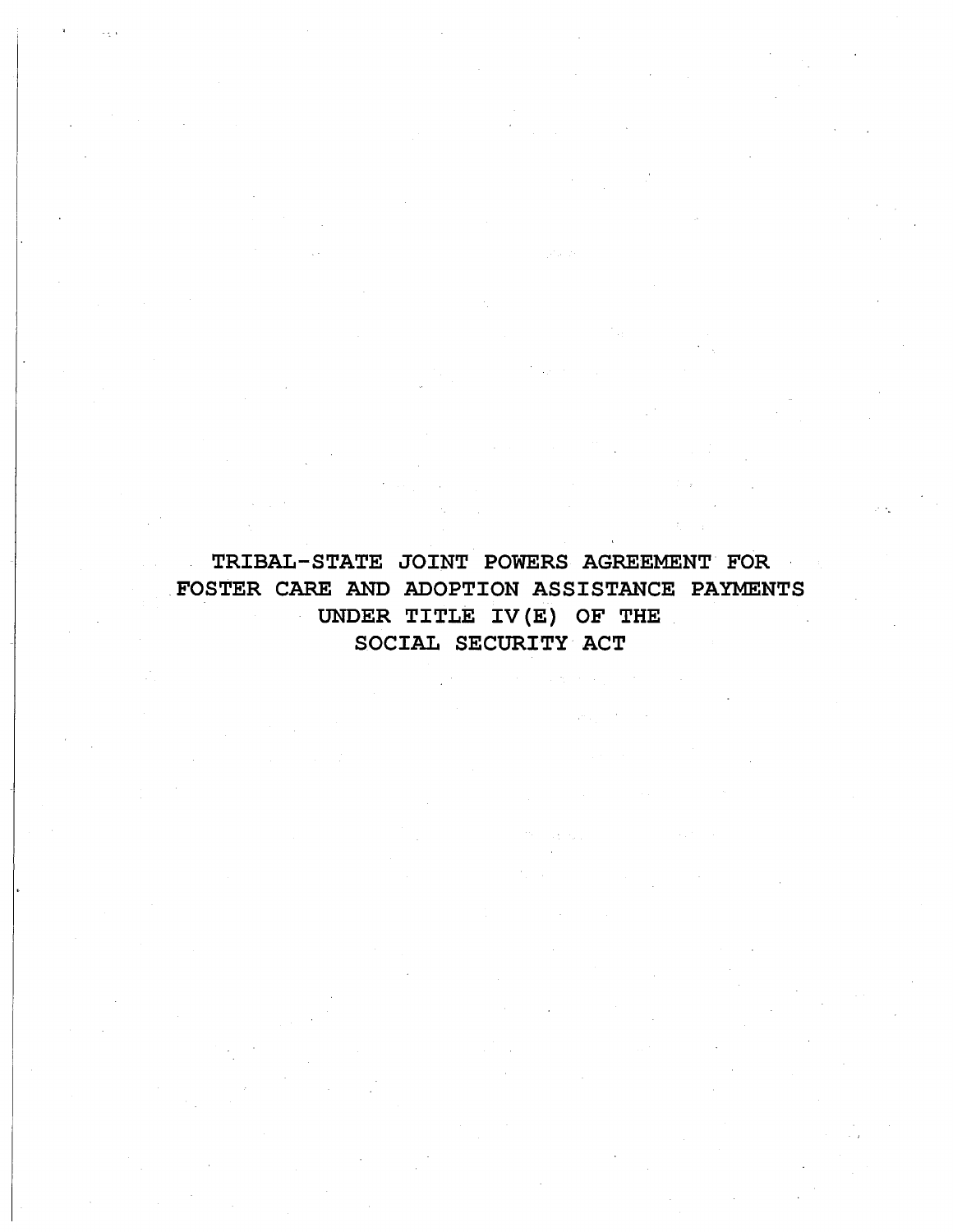**TABLE OF CONTENTS**

| Ι.   |                | <b>RECITALS</b><br>1                                                                                                                                                                                                                                            |
|------|----------------|-----------------------------------------------------------------------------------------------------------------------------------------------------------------------------------------------------------------------------------------------------------------|
| II.  |                | PURPOSE.<br>-3                                                                                                                                                                                                                                                  |
| III. |                | ADMINISTERING AGENCY<br>-3<br>$\mathbf{r}$ , $\mathbf{r}$ , $\mathbf{r}$ , $\mathbf{r}$                                                                                                                                                                         |
| IV.  |                | CONTACT PERSONS<br>3                                                                                                                                                                                                                                            |
| V.   |                | DEFINITIONS .<br>4                                                                                                                                                                                                                                              |
| VI.  |                | CONDITIONS CONCERNING PAYMENTS<br>-7.<br>$\mathbf{r} = \mathbf{r} + \mathbf{r}$                                                                                                                                                                                 |
|      | Α.             | Foster Care Payments<br>-7<br>$\mathbf{r}$ . The set of the set of the set of the set of the set of the set of the set of the set of the set of the set of the set of the set of the set of the set of the set of the set of the set of the set of the set of t |
|      | Β.             | Adoption Assistance Payments<br>9<br>$\cdots$<br>$\cdot$ $\cdot$ $\cdot$                                                                                                                                                                                        |
|      | $\mathrm{C}$ . | Contingency; Availability of Funds<br>- 9<br>عانوا والوالوا والوائو                                                                                                                                                                                             |
|      | D:             | Conflict Resolution<br>10                                                                                                                                                                                                                                       |
| VII. |                | DAY TO DAY OPERATIONS.<br>14                                                                                                                                                                                                                                    |
|      | Α.             | Referrals For Payments<br>14<br>$\rightarrow$                                                                                                                                                                                                                   |
|      | <b>B</b> .     | Status of Referrals<br>15                                                                                                                                                                                                                                       |
|      | $C$ .          | 15<br>Effective Date of Payments                                                                                                                                                                                                                                |
|      | D.             | Notice of Changes<br>16<br>$\sim$                                                                                                                                                                                                                               |
|      | E.             | Redeterminations<br>16                                                                                                                                                                                                                                          |
|      | ${\rm F}$ .    | 16<br>Medicaid Coverage                                                                                                                                                                                                                                         |
|      | G.             | Technical Assistance<br>17                                                                                                                                                                                                                                      |
|      | H .            | Administrative Costs17                                                                                                                                                                                                                                          |
|      | Ι.             |                                                                                                                                                                                                                                                                 |
|      | Ū.             | Title IV-E Demonstration Waiver Project18                                                                                                                                                                                                                       |
| VIII |                | PROVISION OF SERVICES<br>18                                                                                                                                                                                                                                     |
| IX.  |                | 20<br>ASSURANCES<br>a cardinal and a cardinal and                                                                                                                                                                                                               |

Page"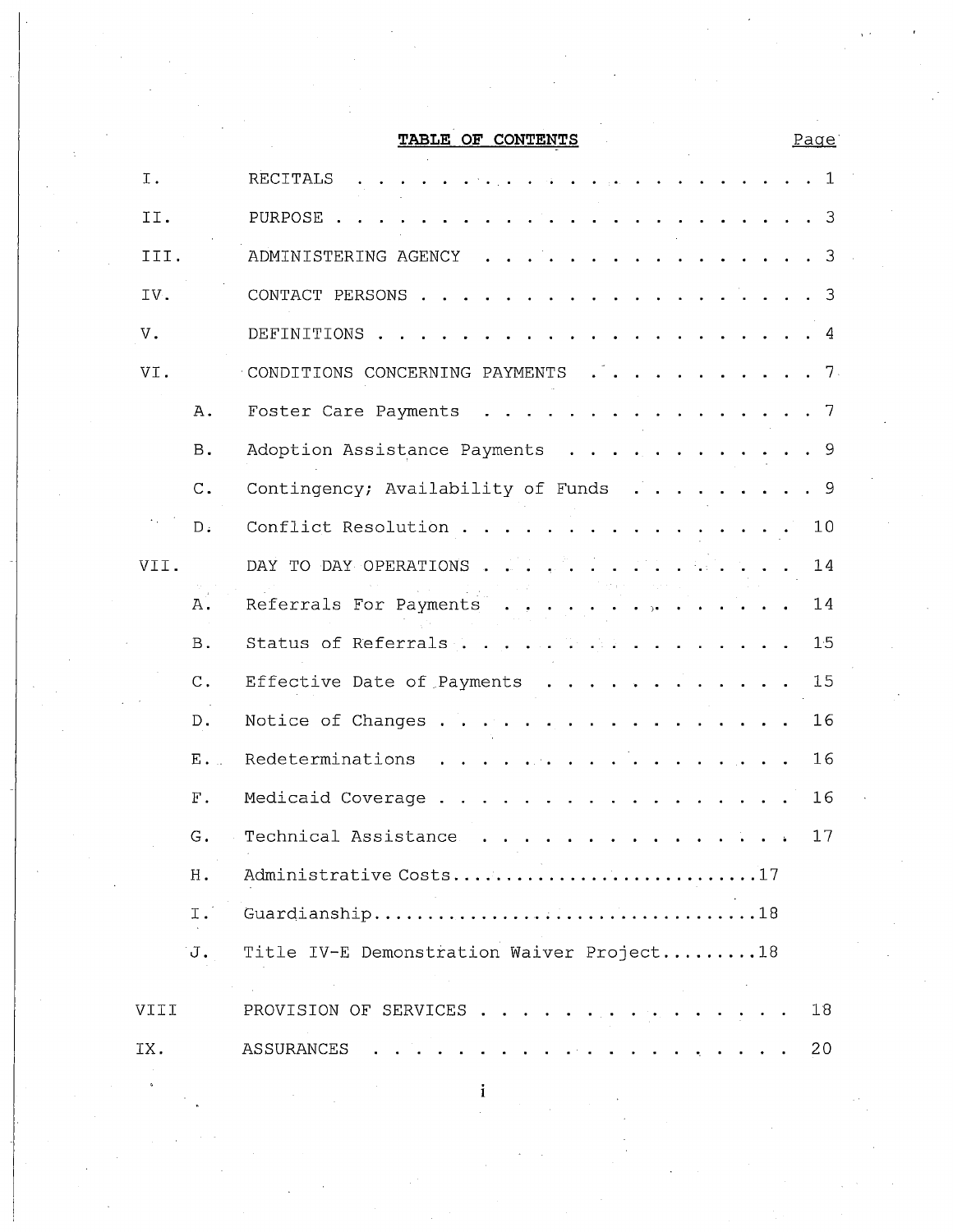| Χ.     | RECORDS.<br>and the state of the state of the state of the state of the state of the state of the state of the state of the | 21 |
|--------|-----------------------------------------------------------------------------------------------------------------------------|----|
| XI.    | $\mathbf{r}$ , $\mathbf{r}$ , $\mathbf{r}$ , $\mathbf{r}$ , $\mathbf{r}$<br>ACCOUNTABILITY OF FUNDS                         | 22 |
| XII.   | RETURN OF FUNDS                                                                                                             | 22 |
| XIII.  | المعارفة القارعات والمتناعي والمنابع والمنابع والمنابع والمنابع<br>LIABILITY                                                | 23 |
| XIV.   | ACQUISITION OF PROPERTY                                                                                                     | 23 |
| XV.    | ASSIGNMENT                                                                                                                  | 23 |
| XVI.   | LOBBYING                                                                                                                    | 23 |
| XVII.  | NON-DISCRIMINATION                                                                                                          | 24 |
| XVIII. | DRUG-FREE WORKPLACE                                                                                                         | 25 |
| XIX.   | PERIOD OF AGREEMENT                                                                                                         | 25 |
| XX.    | TERMINATION OF AGREEMENT                                                                                                    | 25 |
| XXI.   | AMENDMENTS<br>فالعامل والمنافرة والموارد ويرفانها<br>المنابط المنابطين منابعات                                              | 26 |
| XXII.  | EXECUTION OF DOCUMENTS                                                                                                      | 26 |
| XXTTI. | ENTIRE DOCUMENT.<br>$\mathbf{r} = \mathbf{r} + \mathbf{r} + \mathbf{r} + \mathbf{r}$                                        | 26 |

 $\mathbf{ii}$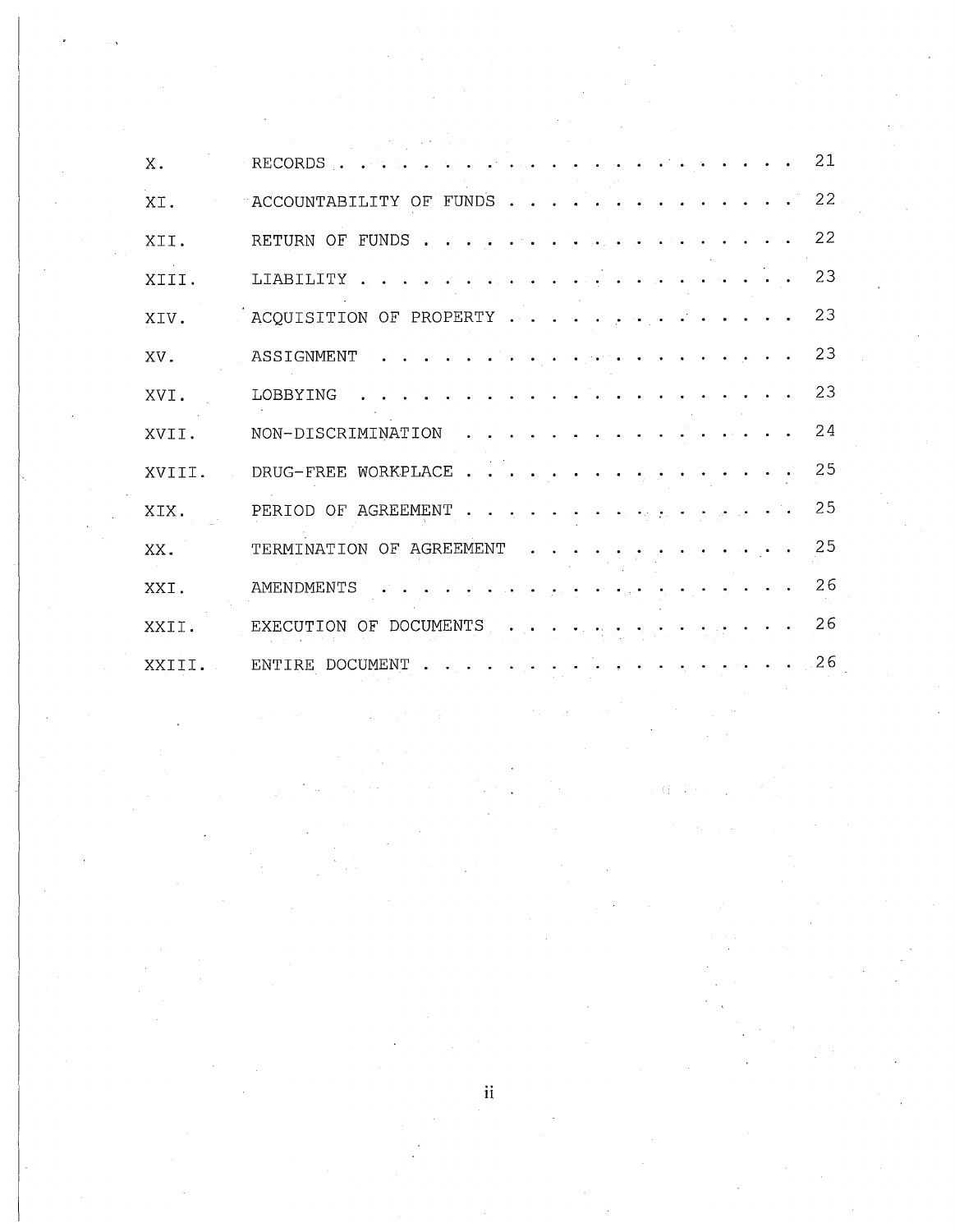# **TRIBAL-STATE JOINT POWERS AGREEMENT FOR FOSTER CARE AND ADOPTION ASSISTANCE PAYMENTS UNDER TITLE IV(E) OF THE SOCIAL SECURITY ACT**

THIS AGREEMENT is entered into this \_\_\_\_ day of \_\_\_\_\_\_\_\_ 20 , by and between the CHILDREN, YOUTH AND FAMILIES DEPARTMENT ("CYFD") of the State of New Mexico (the "Department") and the Navajo Nation (the "Nation").

#### WIT N E SSE **<sup>T</sup> H:**

#### I. **RECITALS**

WHEREAS, the State of New Mexico (the "State") receives federal funds through Title IV(E) of the Social Security Act, <sup>42</sup> **U.S.C.** §§ 670-679 ("Title IV(E)") and provides state matching funds to make foster care maintenance and adoption assistance payments on behalf of eligible children within the State; and

WHEREAS, the Department is authorized to administer Title IV(E) funds and enter into agreements under the Title IV(E) State Plan (attached hereto as Exhibit, A) filed with the United States Health and Human Services Department and NMSA 1978 SS 9-2A-7 and 9-2A-8 to assist the Department in administering and enforcing the laws with which it is charged; and

WHEREAS, there are children residing within the Navajo Nation who are or may become eligible for such foster care and adoption assistance payments; and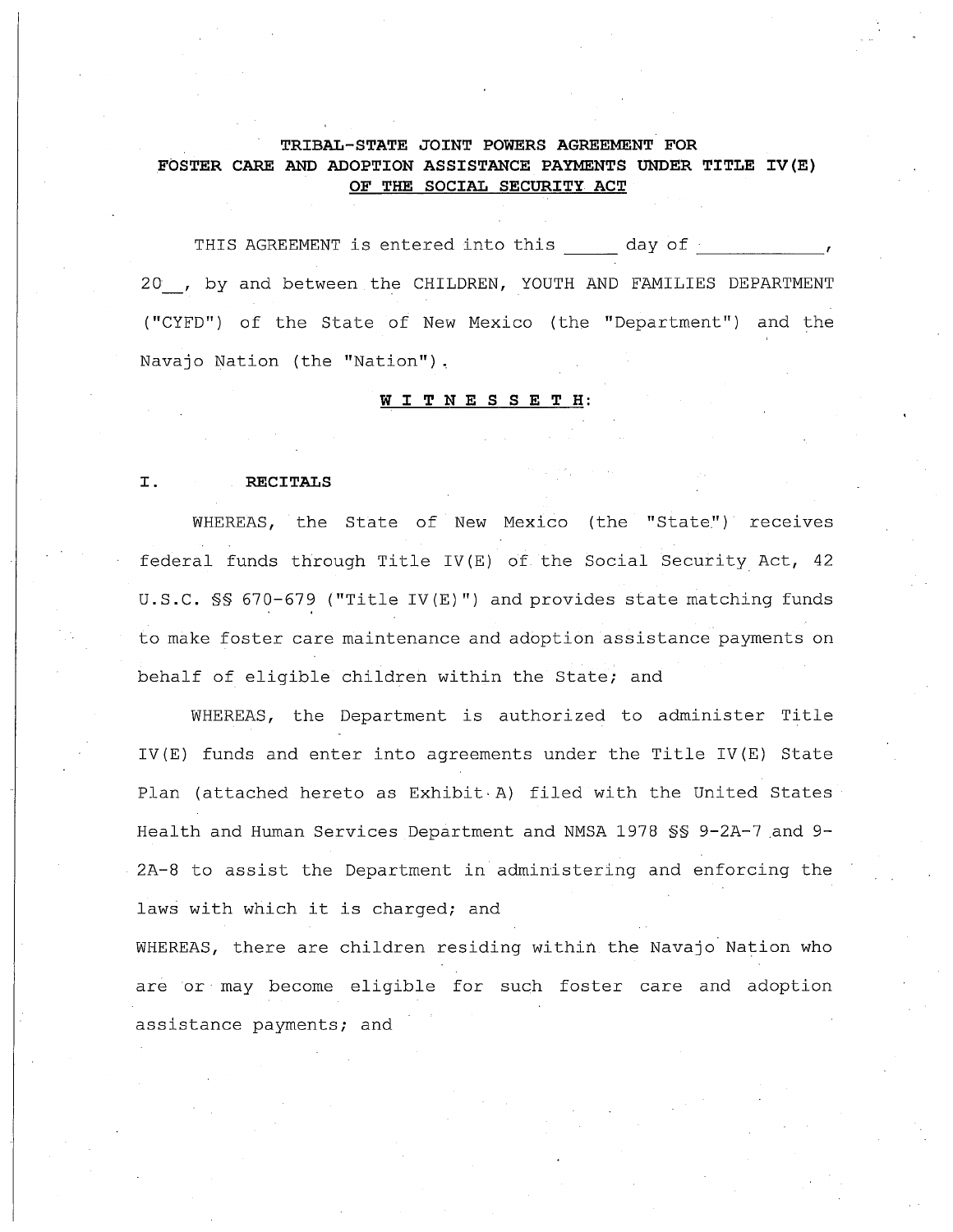WHEREAS, the Nation maintains jurisdiction, custody, and supervision over certain children, within the Nation; and

WHEREAS, the Department and the Nation recognize that Navajo children are citizens of the State and further recognize the need to coordinate their efforts with respect to these children to ensure that the Title IV (E) payments and care these children receive' is in accordance with the federal standards set forth in Title  $IV(E)$ ; and

WHEREAS, the Department is empowered to enter into cooperative agreements with Indian Nations pursuant to the Joint Powers Agreement Act, NMSA 1978,  $\frac{1}{5}$  11-1-1 to 11-1-7; and

WHEREAS, the Nation, as a sovereign government, has the inherent authority to enter into this agreement with the Department; and

WHEREAS, consistent with the Government-to-Government Policy Agreement entered into by the State and the Indian Pueblos of New Mexico, dated July 8, 1996, the interactions between the State and the Nation are predicated on a government-to-government relationship and carried forward in <sup>a</sup> spirit of cooperation, coordination, communication, and good will;

NOW, THEREFORE, the parties agree as follows:

 $2<sup>1</sup>$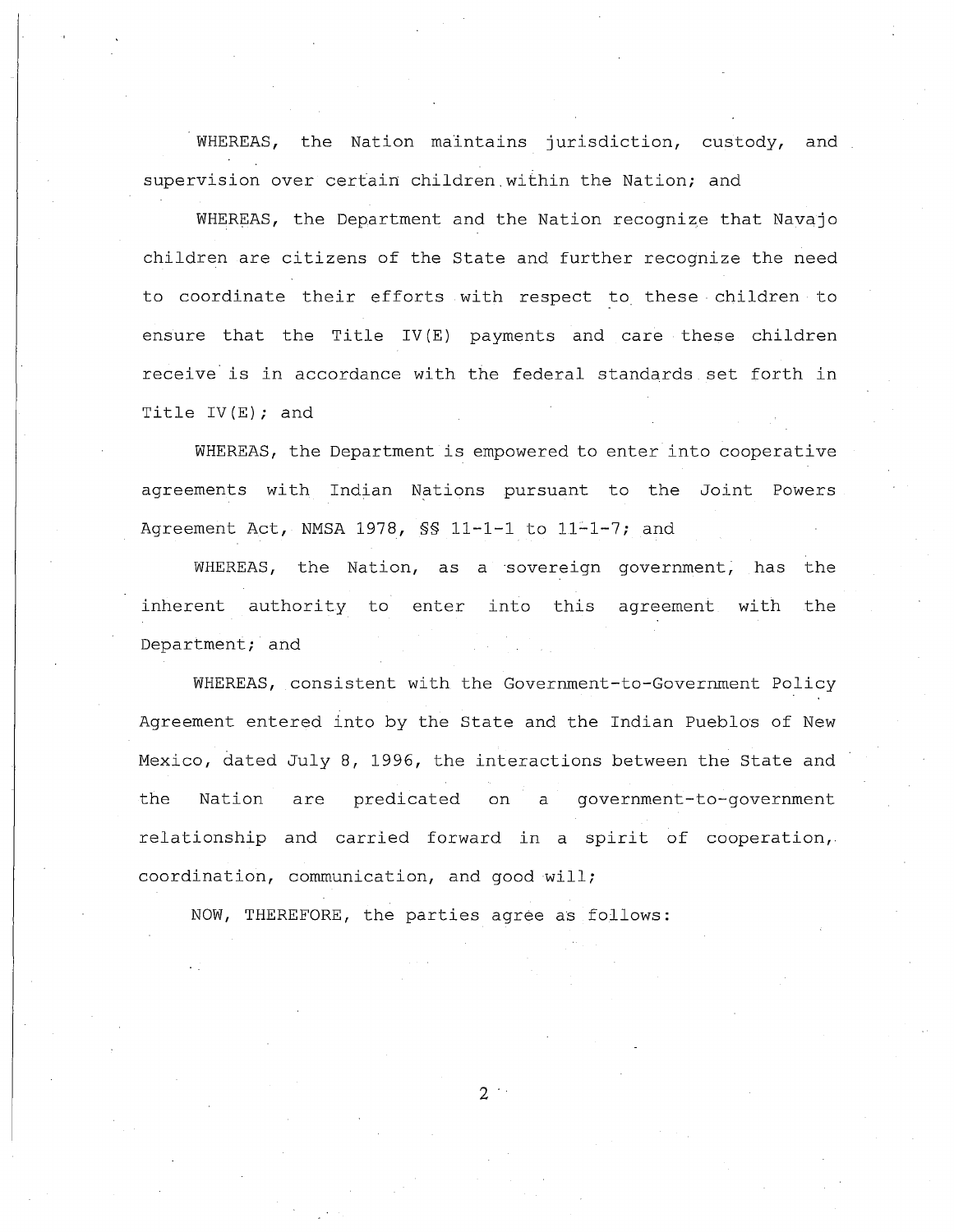### **II. PURPOSE**

The purpose of this agreement is to establish <sup>a</sup> protocol for accessing federal and state matching funds and for meeting federal requirements associated with those funds under Title IV (E) for eligible children in Nation custody.

# **III. ADMINISTERING AGENCY**

The administering agency is Children, Youth and Families Department of the State of New Mexico.

### **IV. CONTACT PERSONS**

Unless otherwise stated, the appropriate contact person for the State of New Mexico for any matter pertaining to this agreement shall **be:**

> Jeff Thompson, Manager Title IV(E) Children, Youth and Families Department **P.O.** Drawer 5160 Santa Fe, NM 87504 (505) 827-8427 FAX: (505) 827-8480

For other matters regarding child welfare questions, the Nation may contact the local County office of the Protective Services Division.

The appropriate contact person for the Nation shall be:

Cecilia Belone, Director SSD Navajo Nation PO Box 1926 Window Rock, AZ 86515 (520) 871-6183 Fax: 520-871-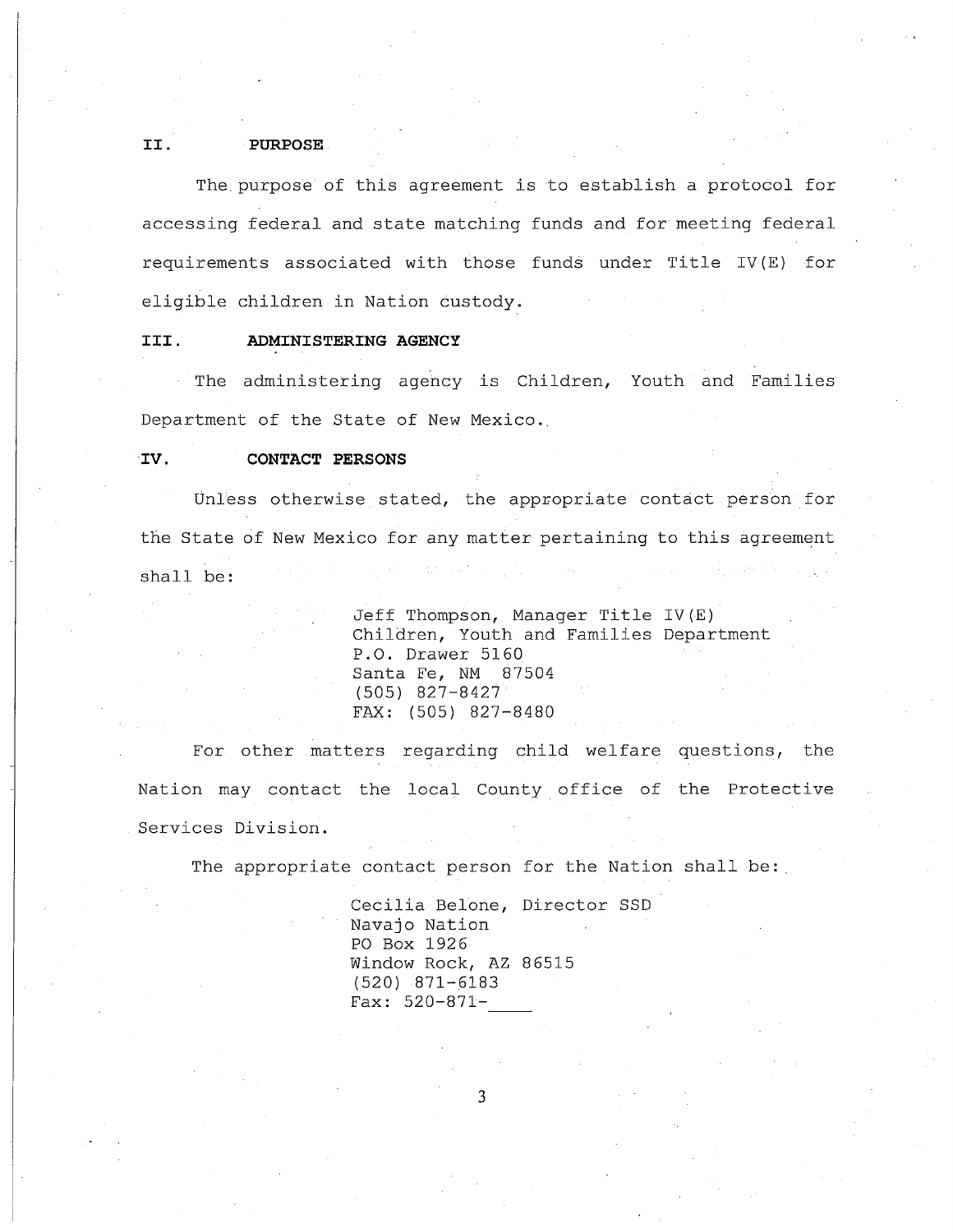The Nation shall contact the above designated individual for the State, and the State Title IV(E) staff shall contact the above designated individual for the Nation when either party has any program questions related to this agreement. Unless· otherwise specified, all notices required under this agreement shall be sent to the above contact persons.

#### **v. DEFINITIONS**

A. "COM" as used in Exhibit D \$ 1105.4 means County Office Manager of the CYFD Department.

B. "Disallowance" means a decision by the federal Department of Health and Human Services that funds expended under this agreement do not comply with federal law, regulations, or policy.

C. "Early and Periodic Screening, Diagnostic and Treatment (EPSDT) Services" means preventive health care services that are required for Medicaid eligible children and adolescents under 21 years of age. Through EPSDT, screening and diagnostic services are provided to identify physical or mental conditions which require further treatment. This program is also known as Tots to Teens.

D. "Good Cause" means, for termination of this agreement, <sup>a</sup> substantial reason that cannot be corrected by amendment to this agreement. For example, the following constitute good cause to terminate this agreement: termination of the Title IV(E) program by the federal government, blatant and repeated non-compliance with the terms of this agreement or with the Title IV(E) requirements,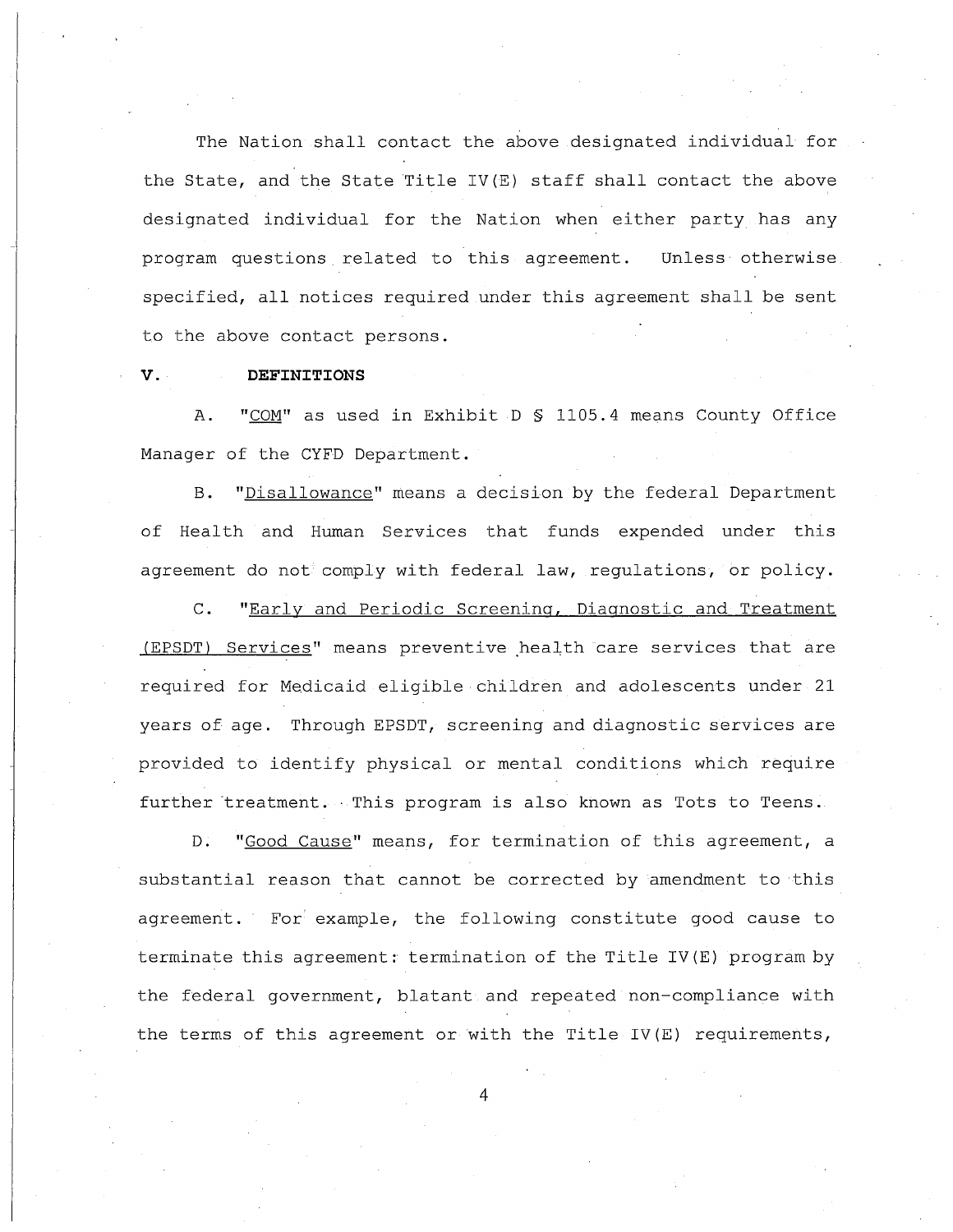or <sup>a</sup> substantive change in federal law or policy which the parties to this agreement cannot accommodate by amendment of this agreement.

E. "Health Maintenance Organization. (HMO)" means a company that hires hospitals, doctors, and other medical personnel to take care of an individual who may be sick or in need of medical care. that will help the individual stay well. When enrolled in a Managed Care program, the enrolled individual must go to the hospital, doctor, and other medical providers as directed by the HMO. Prior approval must be obtained from the HMO before scheduling a medical appointment.

F. "Informal Process for Recoupment" means that in the event of an overpayment by the Department to the foster parent(s), the Nation agrees to assist the Department in recovering the monies as follows: Initially, the Nation, after notice .from the Department, will notify the foster parent (s) who received the overpayment, verbally and in writing, that the overpayment must be returned to the Department within thirty (30) days. If the foster parent(s) fails to return the overpayment, appropriate action shall be taken in accordance with §. VI. A(S).

G. "Managed Care" means the method developed to manage medical care cost by reimbursement for medical services through capitation rather than fee for service to an at risk Managed Care entity (HMO). Medicaid eligible children must be enrolled in the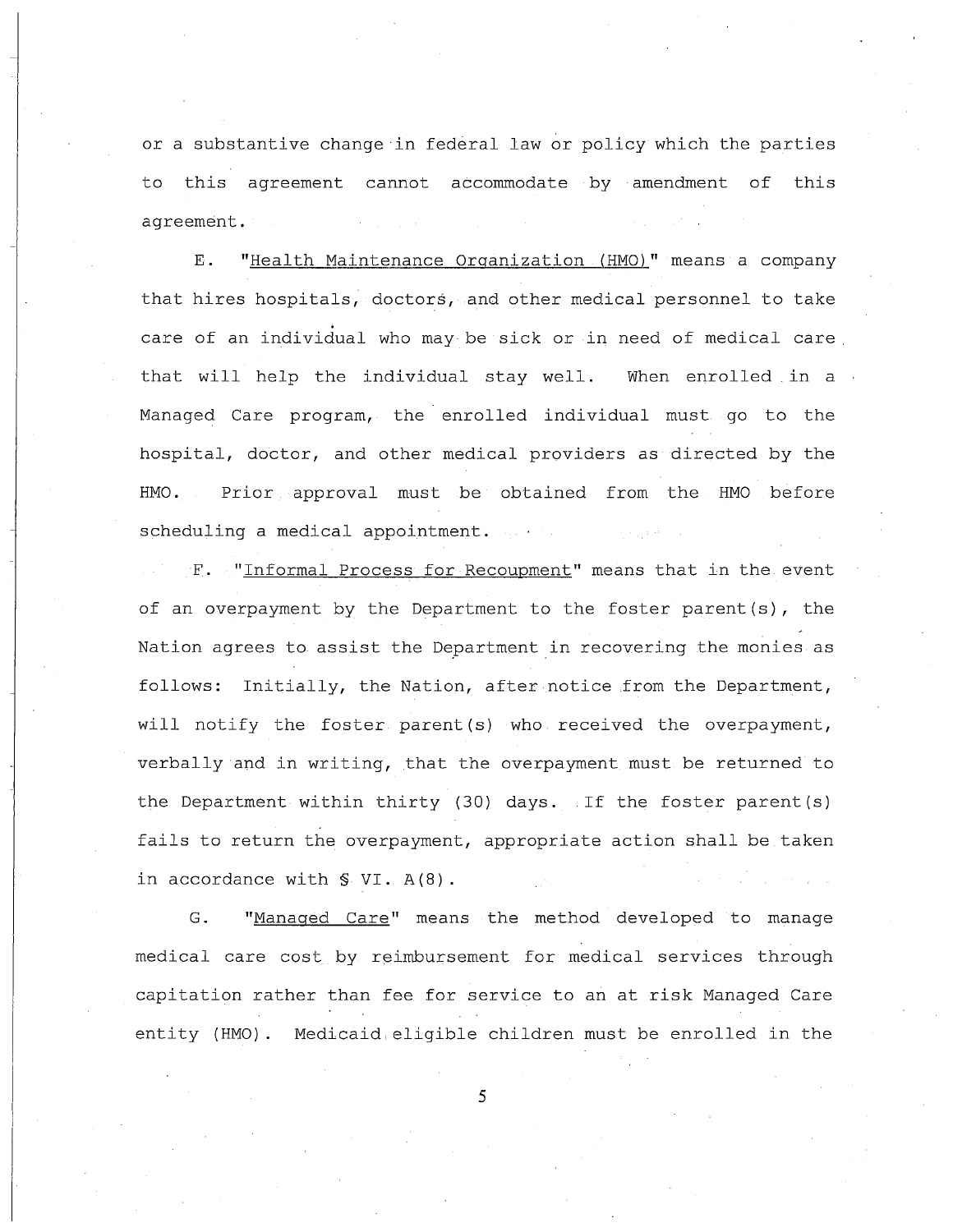Managed Care program by selection of a HMO provider unless they have requested and are eligible to opt out of the program.

**H.** "Overpayment" means that amount of <sup>a</sup> Title IV(E) foster care payment that was provided to <sup>a</sup> foster care provider for which they were not entitled. For example, <sup>a</sup> foster care payment that was provided to <sup>a</sup> foster parent for <sup>a</sup> child that no longer lived in the foster home.

1. "Primary Care Network Restrictions" means those restrictions that are imposed by the Medicaid program, which limit the choice of health care providers to those that have been approved by the Medicaid program.

**J.** "Reasonable Technical Assistance" means that assistance that will be provided by CYFD Title IV(E) Specialist staff concerning compliance with Title IV(E) requirements. It will include training Nation staff on documentation, submission of required documentation for reimbursement, review of case records to ensure Title IV(E) documentation and follow-up on any Title IV(E) foster care payment problems.

**K.** "Service Date" means the date of initial placement in foster care.

L. "Surplus Funds" means those foster care overpayments that are returned to the Nation and which shall be forwarded to CYFD.

**M.** "Nation Custody" means the care, control and maintenance of <sup>a</sup> child which is granted by the Nation court to <sup>a</sup> parent, foster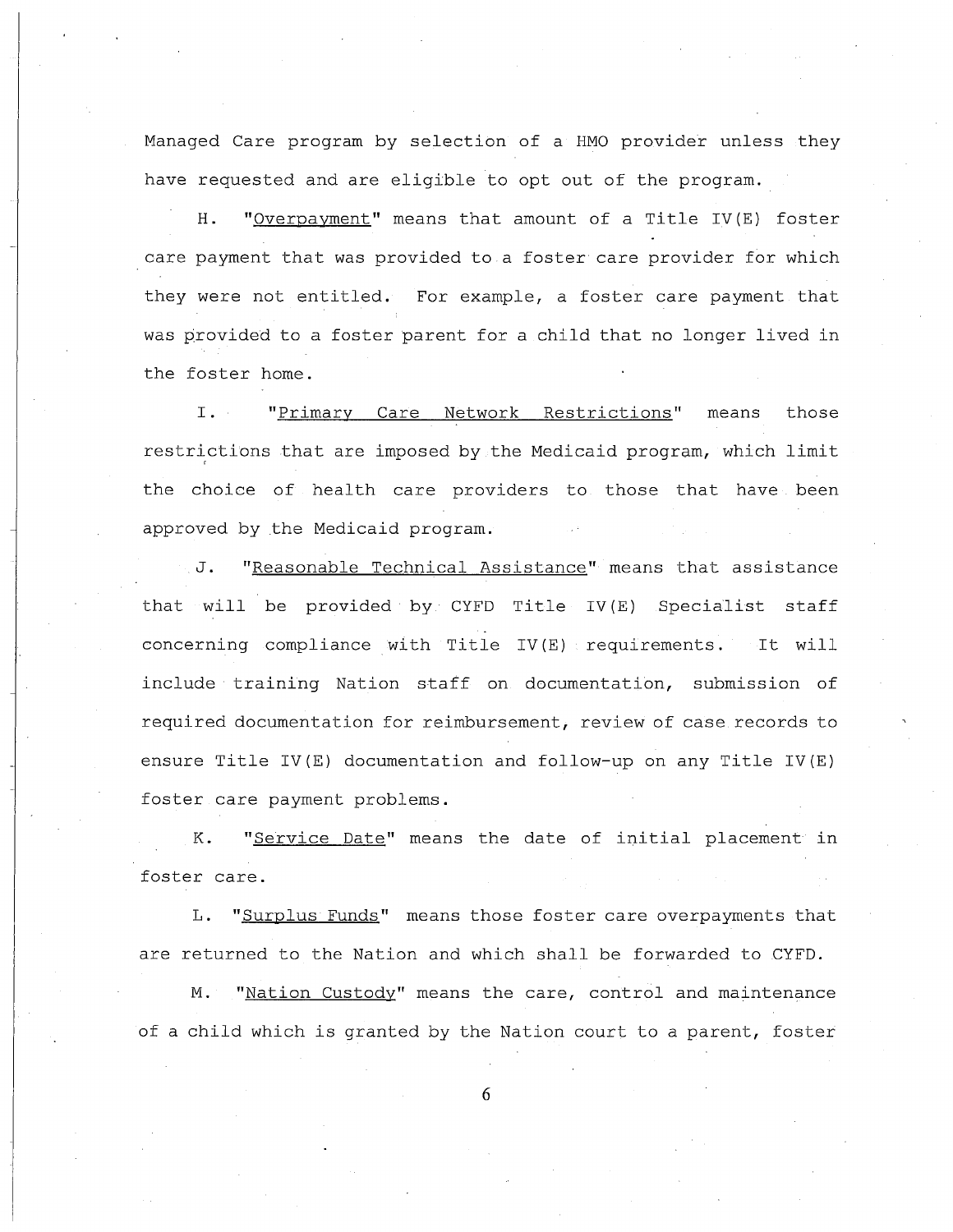parent, guardian, or extended family member according to the placement criteria and preference of the Nation.

N. Junderpayment" means that amount of a Title IV(E) foster care payment that was not provided to a foster care provider for which they were entitled. For example, a foster care payment that did not cover the full time period that a foster child was in the foster home.

"Utilization Review Procedures" means the required pre- $O<sub>1</sub>$ review procedure that must be followed to determine a child's level of care needed to ensure appropriate placement of a child in a medical care facility such as a certified residential treatment facility or group home (when they are exempt from Managed Care). This utilization review is provided by CYFD Prevention and Intervention Division for all residential treatment and group home facilities. Utilization reviews for hospitalization is provided through the Medicaid provider.

# **VI. CONDITIONS CONCERNING PAYMENTS**

# **A.** Foster Care Payments

1. The Department agrees to make payments to the foster parent(s) as established by the Department's policies and procedures and rates (attached" hereto as Exhibit **"B"** and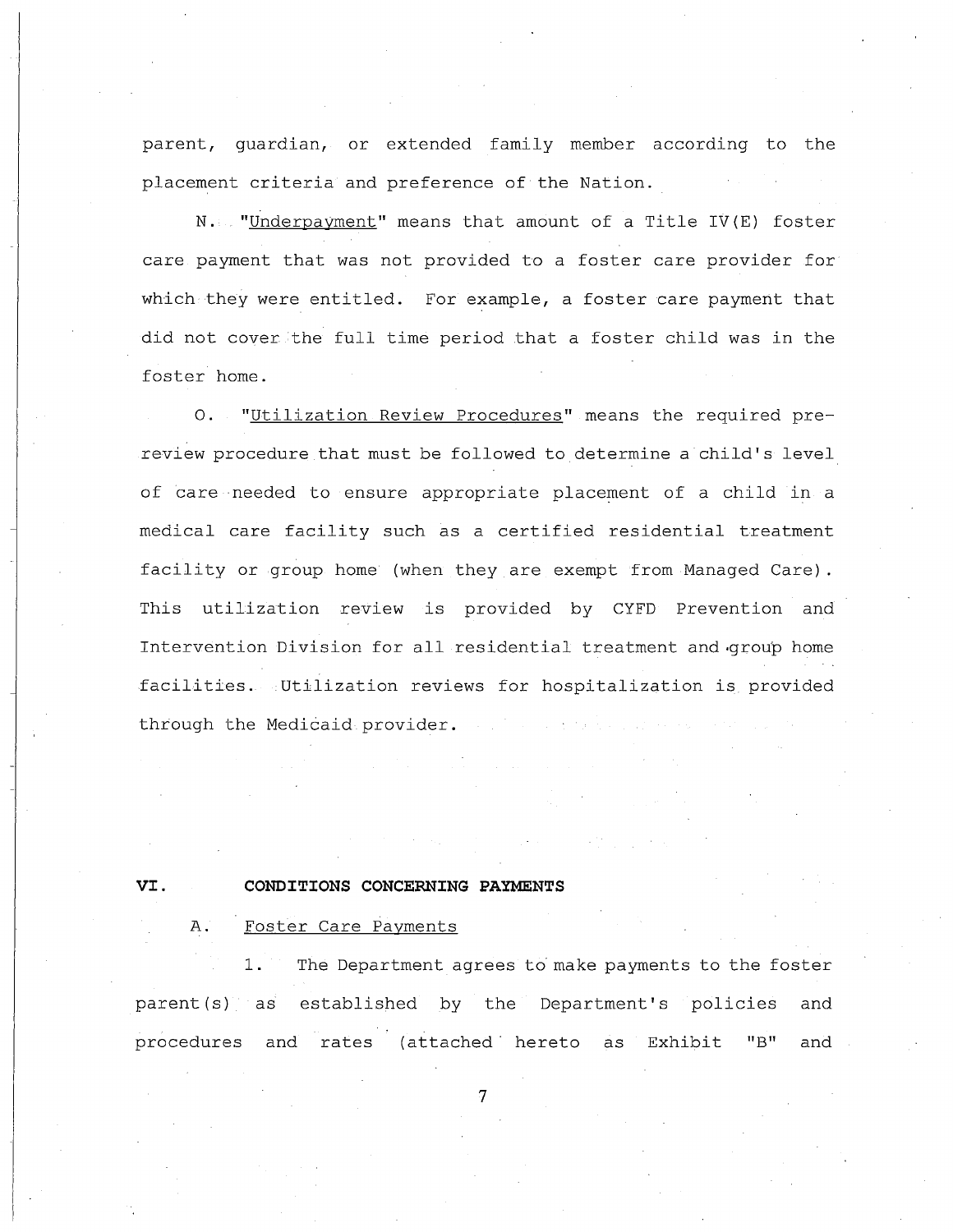incorporated herein by reference). The Department will pay the entire foster care payment for the Title IV'(E) eligible children' only, which payments shall include the State's matching portion. If the child loses Title IV(E) eligibility, then the Title IV(E) foster care payments shall cease.

2. On the last working day of each month the Nation shall submit by FAX to the State Contact Person an alphabetical listing by child's name of those children who are then eligible for Title IV(E) payments to the Department for approval using the billing form attached hereto as Exhibit C. The billing form shall include information on where the child is currently placed.

3. The Nation agrees to certify on the billing form.to the accuracy of all documentation in support of the Title IV(E) eligible children in Nation custody.

**4.** Payments shall be made. to the foster parent(s) via the Department's computer system.

5. The Nation, on behalf of the child in Nation custody, agrees to apply for any' monetary benefits to which the child may be entitled; for example: third party insurance payments, survivors benefits, child support, Veterans Administration benefits, and Supplemental Security Income, etc. If the child is determined eligible for any such benefits, the Nation shall immediately notify the Department and redetermine whether the child is eligible for continued Title IV(E) payments.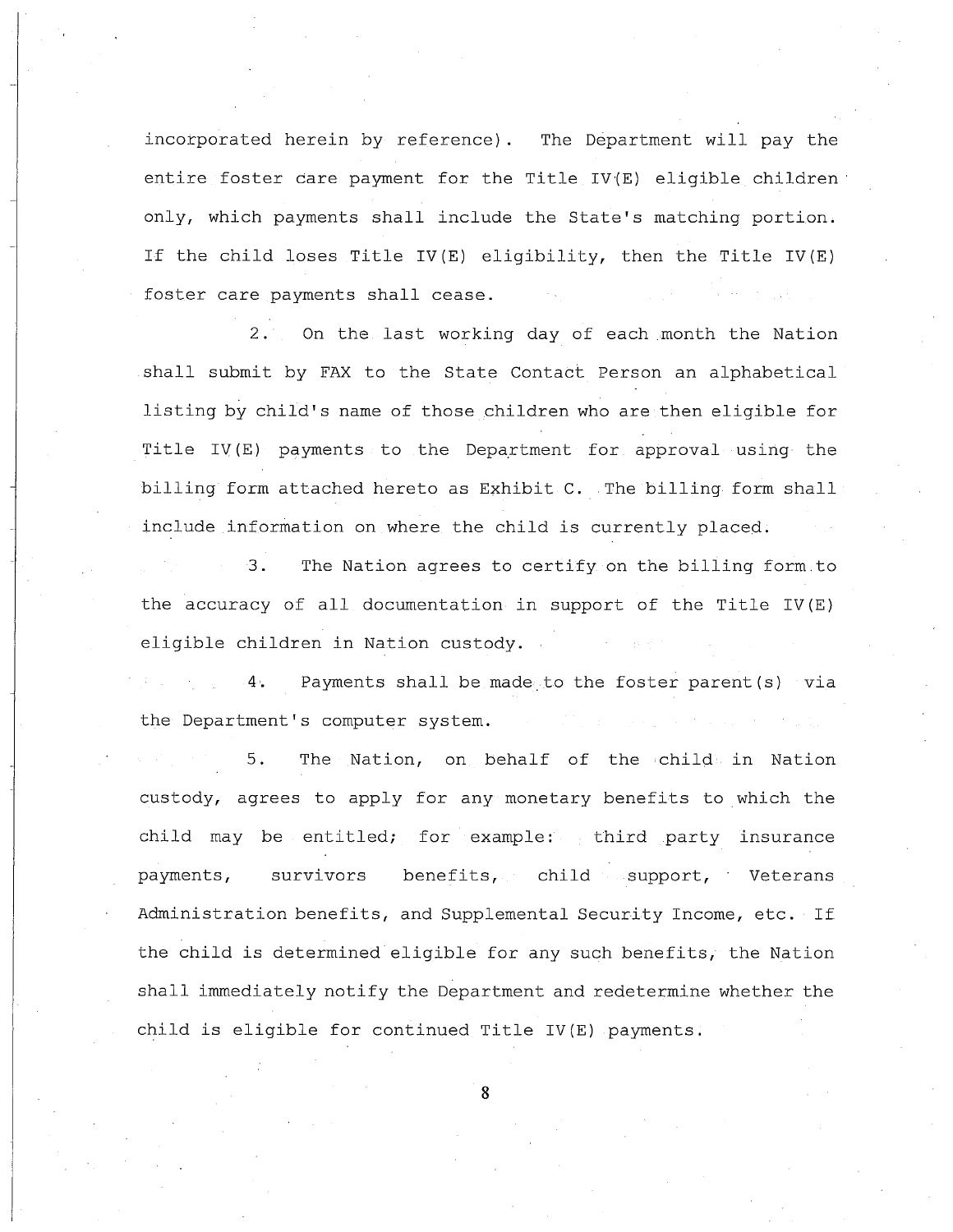6~ In the event of an underpayment by the Department to the foster parent  $(s)$ , the correction shall be made on the next billing.

7. In the event of an overpayment by the Department to the foster parent(s), the Nation agrees to reimburse the Department for the overpayment and the Department agrees to assign its claim for recoupment of the overpayment to the Nation.

B. Adoption Assistance Payments. Any child who is eligible for Title IV(E) foster care'payments and who has <sup>a</sup> permanency plan of adoption is eligible for Adoption Assistance Subsidy payments upon signing of the adoption assistance agreement (as defined in <sup>42</sup> U.S.C.  $\{5\}$  675(3)). Procedures and the necessary forms for obtaining such payments are attached hereto as Exhibits D, and E. The required documents shall be sent to the Title IV(E) Central Adoption Unit (CAU) subsidy specialist (Ms. Emily Garcia, CAU' Adoption Specialist, Children Youth & Families Department, P.O. Drawer 5160, Santa Fe, NM 87504, Phone: (505) 827-8413) for processing, certification, and approval.

C. Contingency; Availability of Funds. Payments pursuant to this agreement, whether in whole or in part, are subject to and contingent upon the continuing availability of federal funds. In the event that said funds become unavailable, the Department may terminate this agreement according to § XX or amend it according to § XXI of this agreement.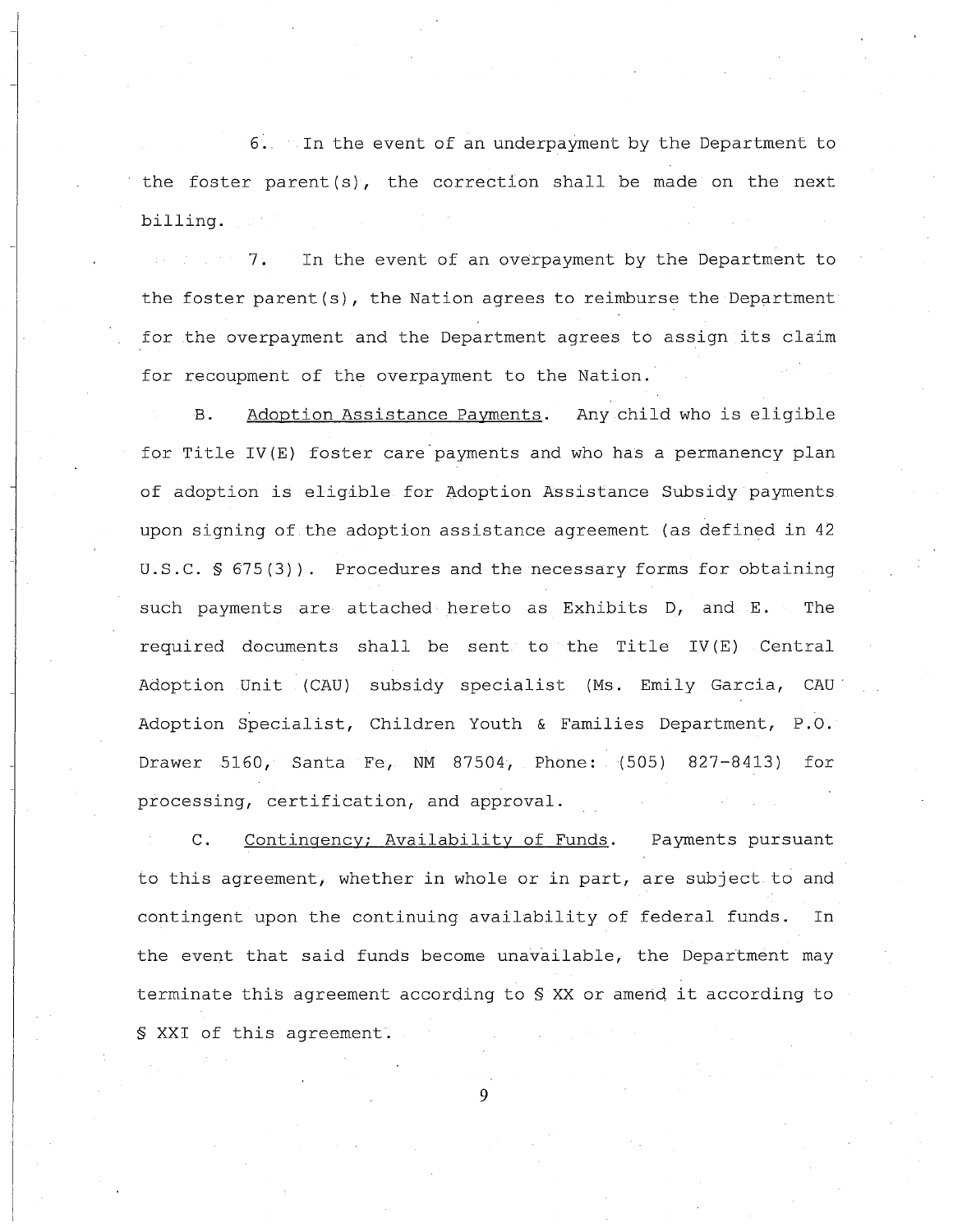### D. Conflict Resolution

1. The Nation will make repayment of any Title IV(E) funds expended by the Department on behalf of any child subject to the jurisdiction and authority of the Nation to which the federal agency (Health and Human Services) takes exception and requests reimbursement through a disallowance, provided that, and only to the extent that, such disallowance is based upon the acts or omissions of the Nation which violate applicable federal statutes and/or regulations.

2. If the Department becomes aware of circumstances that might jeopardize continued federal funding, the situation shall be reviewed and reconciled by the Nation and State Title IV (E) staff on <sup>a</sup> case-by-case basis. If the matter cannot be reconciled it shall be presented to a mutually agreed upon panel of Nation and Department officials on <sup>a</sup> case-by-case basis. If reconciliation is not possible, both parties shall present their views in writing to: Mr. Leon R. McCowan, Regional Administrator, Administration for Children & Families, u.S. Department of Health and Human Services, 1301 Young Street, Dallas, TX 75202, (Attention: Mr. Joe Woodard, Office of State and Tribal Programs), who shall determine whether continued payment shall be made on behalf of the case(s) affected.

3. Any disputed issues that remain unresolved at the end of the process described in  $\mathbb I$  2 above shall be submitted to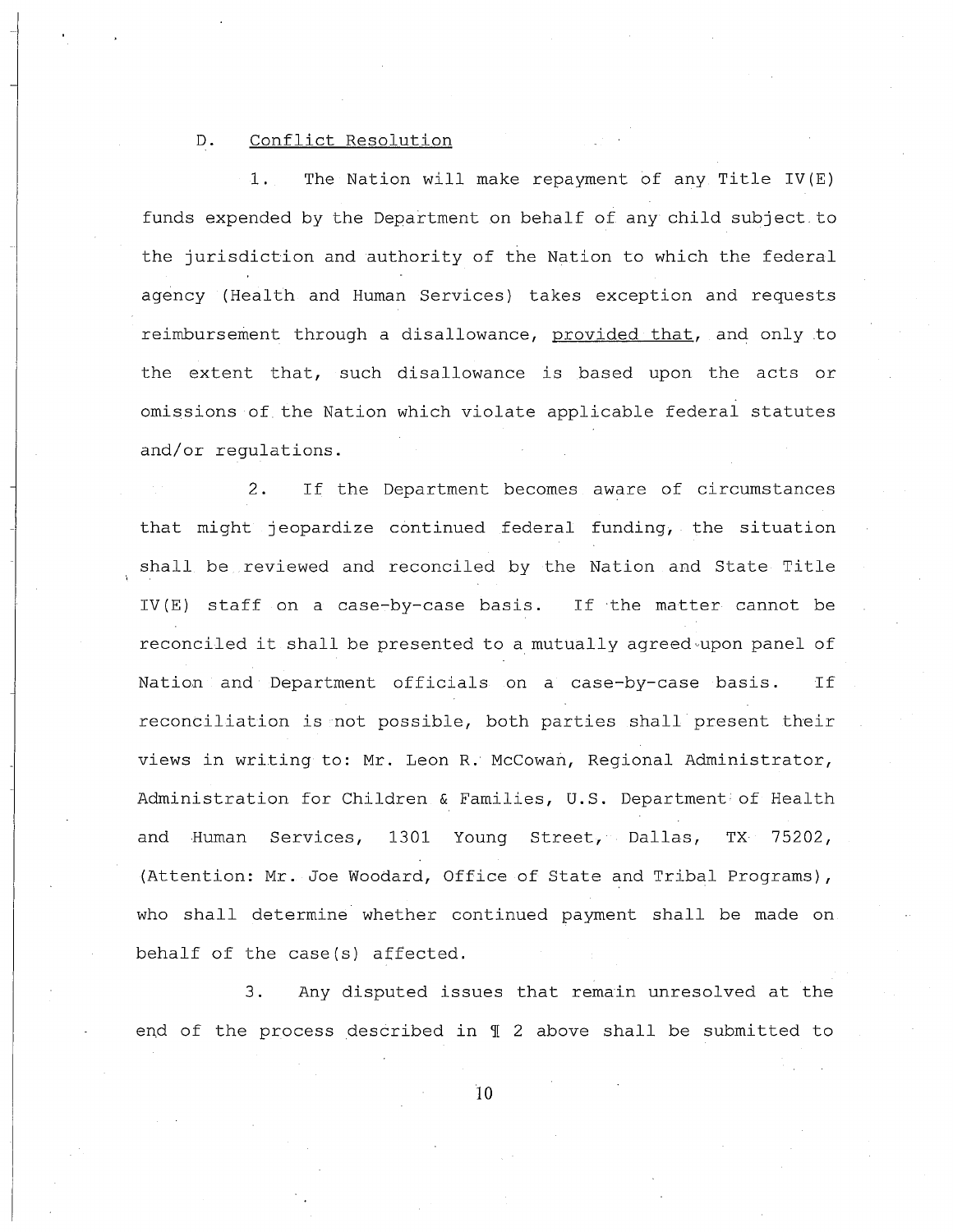arbitration as outlined in the November 26, 1991 Memorandum on Dispute Resolution from the Office of the Attorney General of New Mexico (see arbitration provisions below). Arbitration shall not be invoked until the administrative procedures described in  $\P$  2 above have been exhausted. Nothing contained herein shall be interpreted as constituting a waiver, express or implied, of the sovereign immunity of the Nation or the State of New Mexico, subject to the limitations and immunities of the New Mexico Tort Claims Act.

ARBITRATION PROVISIONS:

SECTION ONE - MATTERS TO BE SUBMITTED TO ARBITRATION:

All disputes and controversies· of every kind and nature between the parties to this agreement as to the existence, construction, validity, interpretation or meaning, performance, non-performance, enforcement, operation breach, continuance, or termination of this agreement shall be submitted to arbitration pursuant to the procedure set forth herein.

SECTION TWO - PROCEDURE:

**A.** Either party may demand such arbitration in writing, which demand shall include the name of the arbitrator appointed by the party demanding arbitration, together with a statement of the matter of controversy.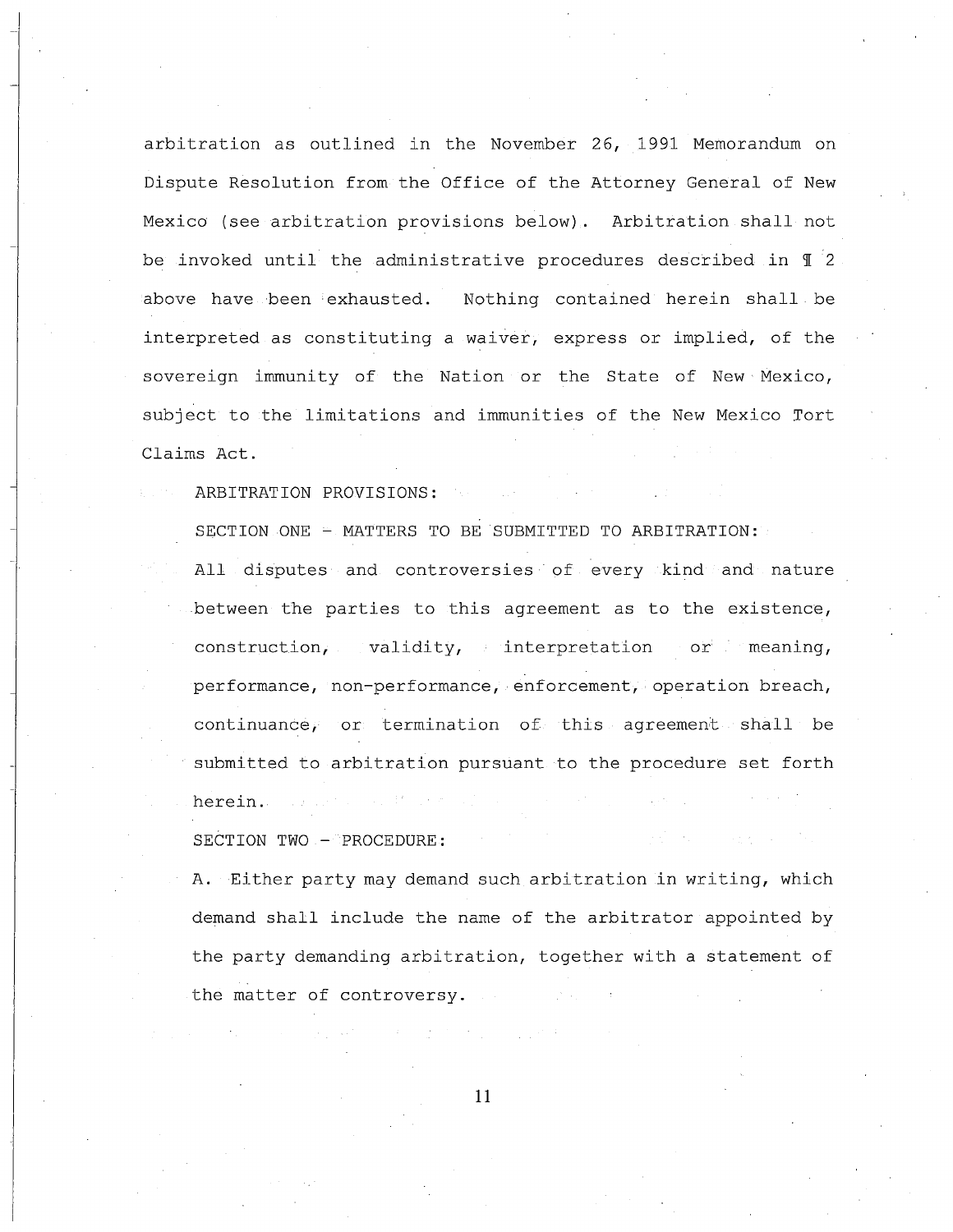**B.** within <sup>20</sup> days after such demand, the other party shall name its arbitrator, or in default of such naming, such arbitrator shall be named by the American Arbitration Association, and the two arbitrators so selected shall name a third arbitrator within 20 days or, in lieu of such agreement on <sup>a</sup> third arbitrator by the two arbitrators so appointed, <sup>a</sup> third arbitrator shall be appointed by the Federal District Court for the District of New Mexico. In the event said Court fails to appoint <sup>a</sup> third arbitrator within 30 days of the request therefor, the appointment shall be made by the American Arbitration Association.

**C.** The arbitration costs and expenses of each party shall be borne by that party and all arbitrators' fees and other expenses shall be borne equally by both parties.

D. The arbitration hearing shall be held at such time and place as designated by the arbitrators on at least 20 days' written notice to the parties.

**E.** An award rendered bya majority of the arbitrators appointed pursuant to this agreement shall be final and binding on all parties to the proceeding, and the parties hereto agree to be bound by such award.

F. As to any procedures regarding the conduct of the arbitration that are not specified either in this agreement or in another written agreement signed in advance of the hearing,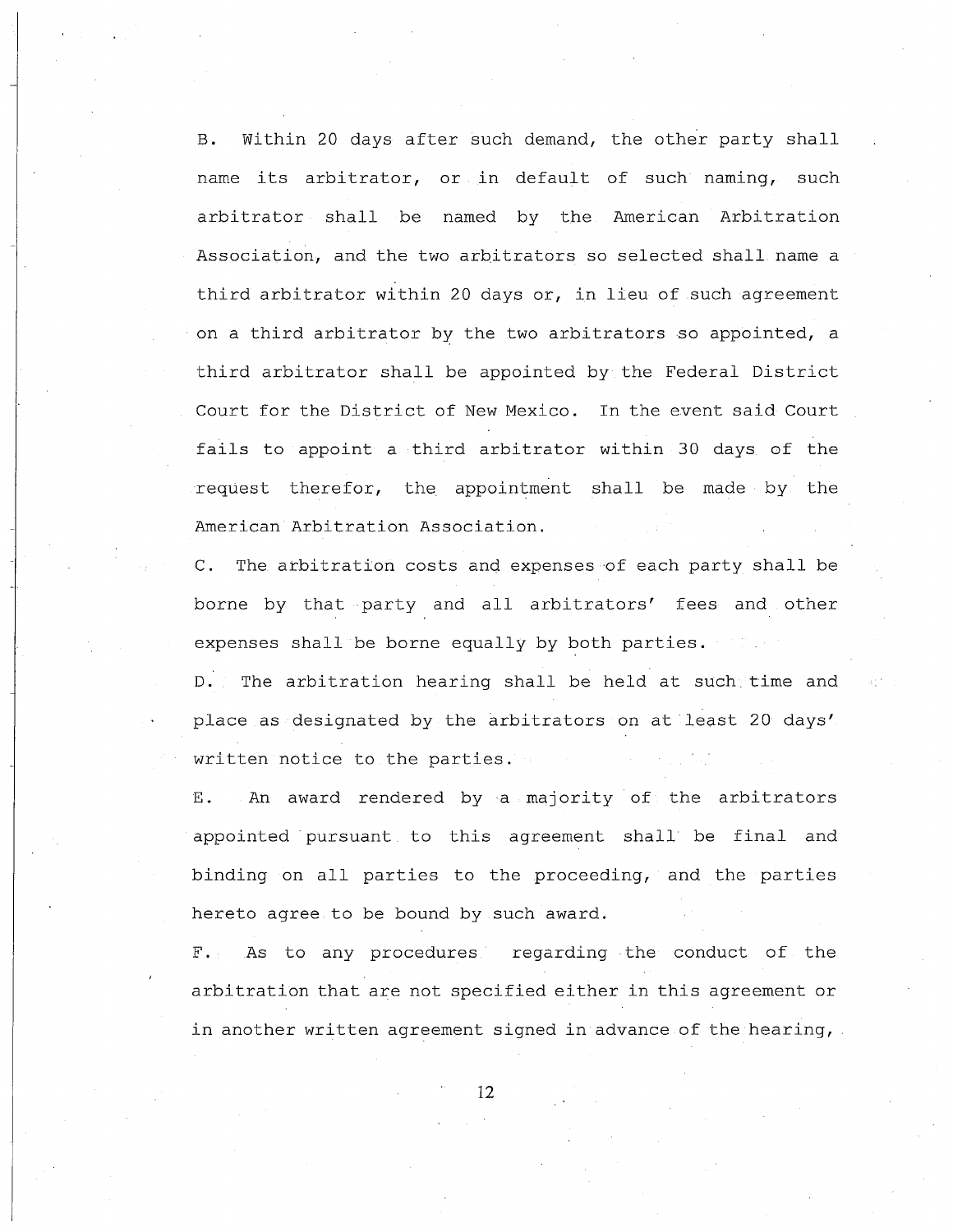the parties shall follow the Commercial Arbitration Rules of the American Arbitration Association.

SECTION THREE - ARBITRATION AS BAR TO SUIT:

A. The parties stipulate that the arbitration provisions of this agreement shall be <sup>a</sup> complete defense to any suit, action, or proceeding instituted in any federal, state, or tribal court or before an administrative tribunal with respect to any controversy or dispute arising during the period of this agreement and which is arbitratable as set forth in this agreement.

B. The arbitration provisions of this agreement shall, with respect to such controversy or dispute, survive the termination or expiration of this agreement. SECTION FOUR - LACK OF ARBITRATORS' AUTHORITY TO MODIFY AGREEMENT:

Nothing contained in this agreement shall be deemed to give the arbitrators any authority, power, or right to alter, change, amend, modify, add to, or subtract from any of the provisions of this agreement. SECTION FIVE - ENFORCEMENT:

Failure by either party to arbitrate any dispute pursuant to the procedure set forth herein when <sup>a</sup> demand to do so has been made by the other party or failure by either party to comply with the arbitration award shall amount to <sup>a</sup> material breach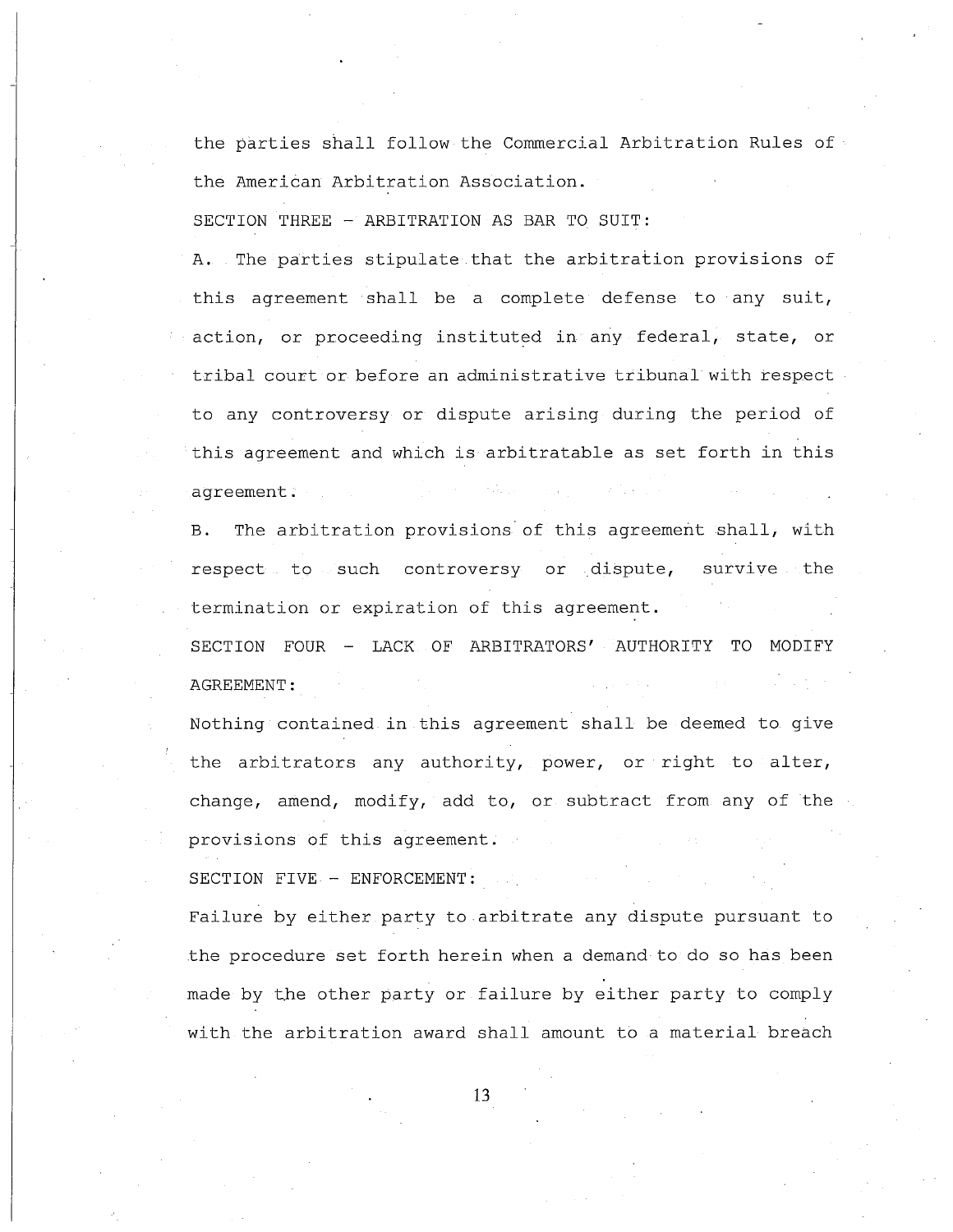of this agreement and shall entitle the party who demanded arbitration to cease performance of any obligation set forth in this agreement at the sole discretion of that party. SECTION SIX--NON-APPLICABILITY OF UNIFORM ARBITRATION ACT: This agreement is not subject to enforcement under the Uniform Arbitration Act (NMSA 1978, Sections  $44-7-1$  through  $44-7-22$ ).

#### **VII. DAY TO DAY OPERATIONS**

A. Referrals For Payments

1. When the Nation Court awards 'custody of a child to the Nation due to abuse or neglect and foster care placement is made in <sup>a</sup> Nation approved foster home (or, if no Nation foster home is available, <sup>a</sup> Department approved foster home), the Nation shall make <sup>a</sup> referral for payments to the Title IV(E) Specialist if the Nation believes that the child is eligible for Title IV(E) payments.

2. The referral shall include the completed forms attached as Exhibits G, H, I, J, and K, which forms are attached hereto **(note** that if the child has special needs, as set out in Exhibit L, the referral should lnclude the completed Request For Special Needs Certification, which is attached as part of Exhibit M); a copy of the court order; the case plan as defined in 42 U.S.C. § 675(1) see Exhibit N; a copy of the child's birth certificate and Social Security card; and the name and address of the child's placement with <sup>a</sup> copy of the foster home license.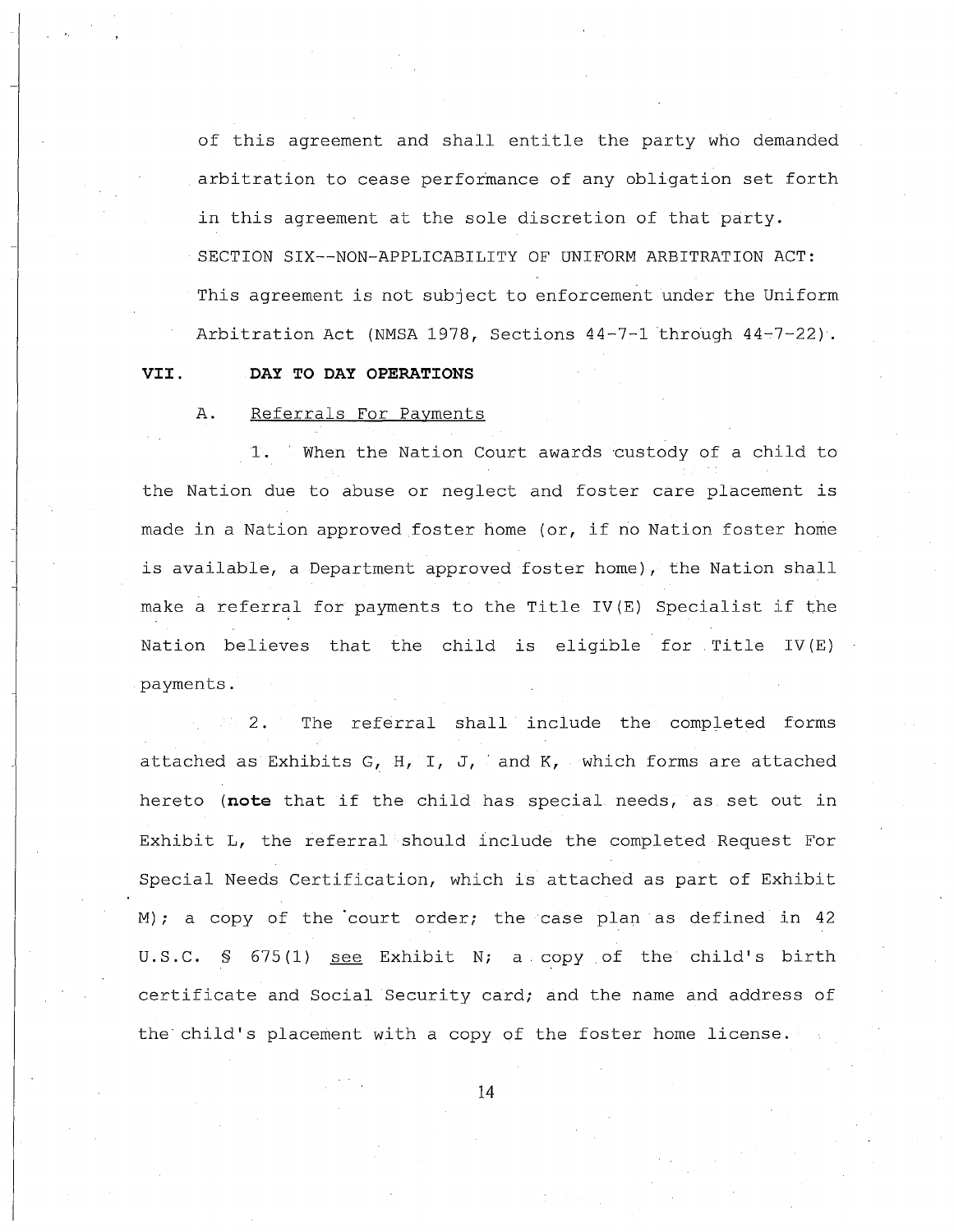B. Status of Referrals

1. The Department shall determine Title IV(E) eligibility based upon the information received with the referral.

 $2.$  The Title IV(E) Specialist shall notify the Nation, within 15 days of receipt of the referral, of the status of the referral by sending <sup>a</sup> copy of the Title IV(E) determination form with one of the following notations:

> The information is complete, the child is eligible and the Nation can expect Medicaid eligibility and foster care payments to commence pursuant to the Title IV(E) Joint Powers Agreement.

#### $-OR-$

The following additional information is required to determine the child's Title IV(E) eligibility: (Note: The Title IV-E Specialist shall list the additional information needed) .

#### $-OR-$

The information is complete but the child is not eligible for Title IV(E) payments for the following reasons: (Note: the Title IV-E Specialist will list the reason why the child is ineligible) .

C. Effective Date of Payments. If the child was receiving AFDC (TANF) payments at the time of removal from the home, the effective date of payment shall be on the first day of the month following the adjudication of abuse or neglect or the closure of the AFDC (TANF) grant, whichever is earlier. If the child was not receiving AFDC (TANF) payments at the time of removal from the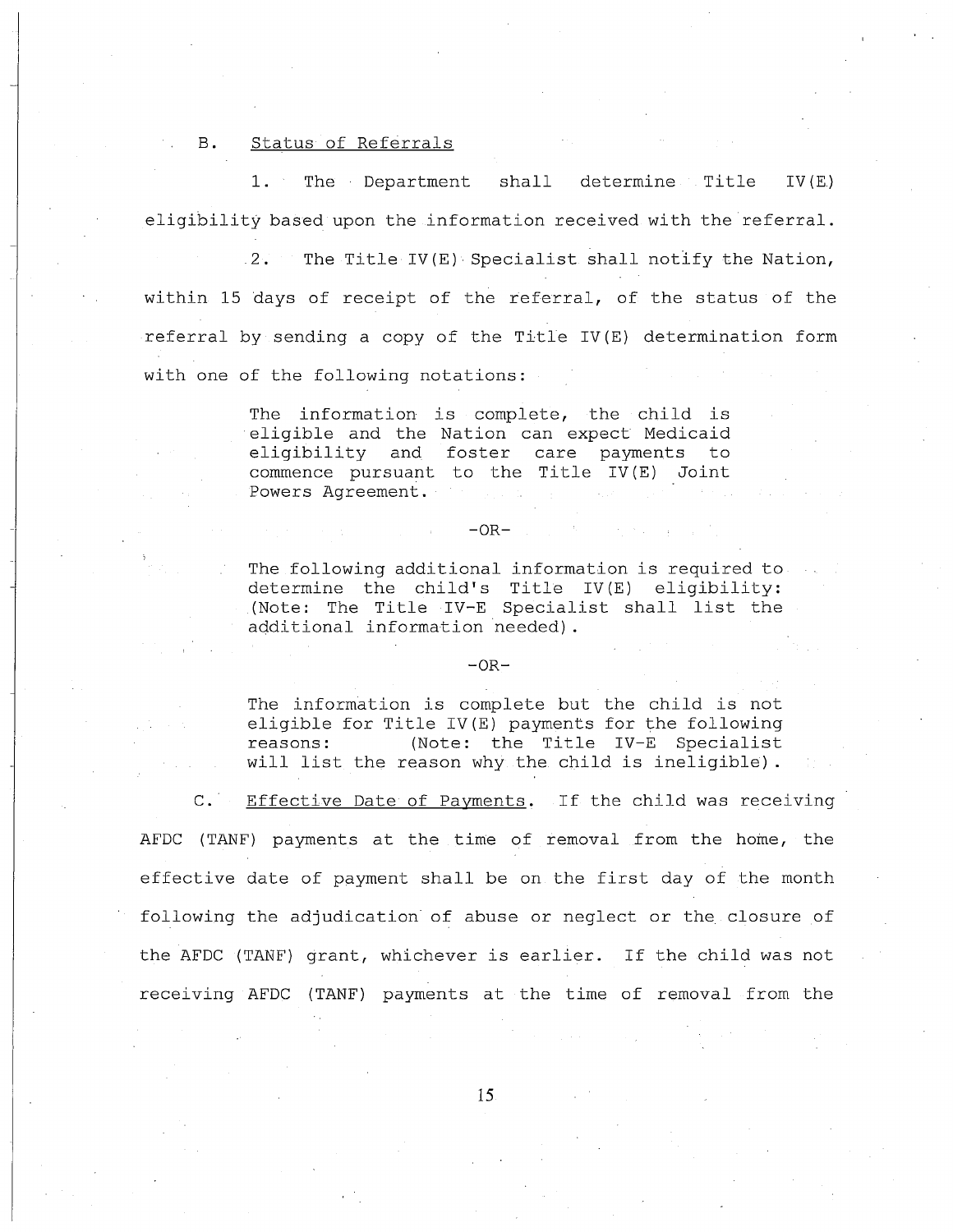home, the effective date of payments shall be the date of placement in foster care.

D. Notice of Changes. notification to the Department within 48 hours and written The Nation shall provide verbal notification to the Department within <sup>5</sup> working days after becoming aware of any changes in the child's circumstances which might affect continued eligibility for Title IV(E) benefits.

E. Redeterminations. The Nation shall redetermine the child's eligibility for Title IV(E) benefits at six-month intervals. At the time of such redetermination, the Nation shall complete the Title IV(E) Eligibility and Redetermination Checklist (attached as Exhibit G), send a copy of the completed form to the Department, and file the original completed form in the child's case record.

# F. Medicaid Coverage

1. New Mexico Medicaid cards for children in Nation custody who have been certified as eligible for Title IV (E) benefits shall be sent to the foster parent (s) , If the child's placement is changed, the Nation Social' Worker shall give the current Medicaid card to the child's new foster parent(s).

2. The Nation shall immediately notify the Department of changes in placement so that computer updates can be made. The Medicaid card will be sent by the Department to the new foster parent(s) the following month.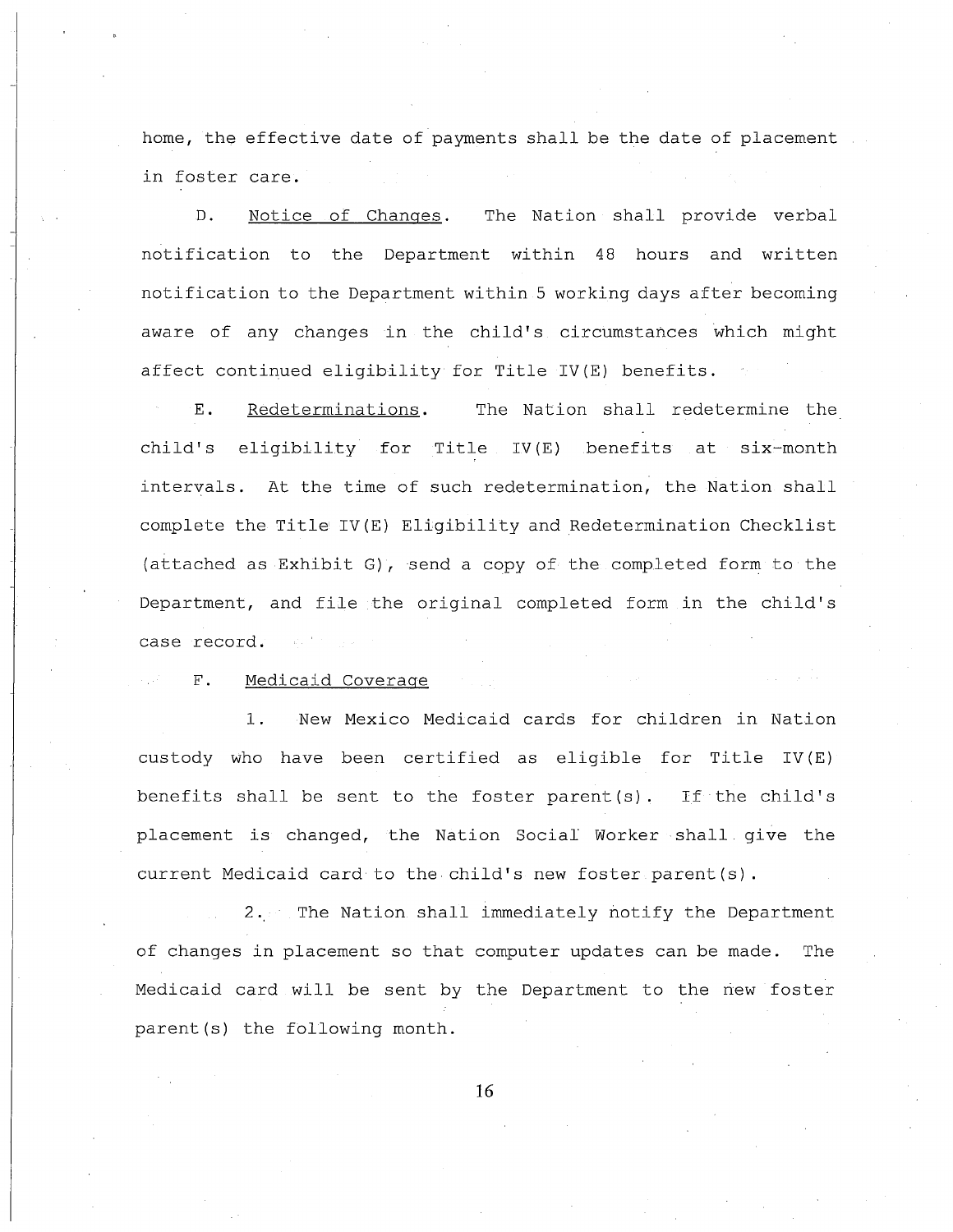3. All Medicaid eligible clients are subject to Medicaid procedures: primary care network restrictions, HMO and Managed Care requirements, utilization review procedures, and EPSDT screen requirements.

G. Technical Assistance

1. The Department shall provide reasonable technical assistance to the Nation to comply with federal law, policy and regulations for fiscal accountability, program operations, reporting procedures and to comply with the terms and conditions of this agreement.

2. The Department's Title IV (E) staff shall monitor the Nation's cases in accordance with Title IV(B) and Title IV(E), as amended, of the Social Security Act (Exhibit Q).

3. The Department agrees to assist the Nation in the training of personnel for the preparation of referrals and the appropriate forms for payments provided under the terms· of this agreement.

H. Administrative Costs

The Nation may submit necessary forms to receive partial federal reimbursement for administrative costs. The Nation shall receive the federal reimbursement only. A cost allocation plan and other federal reporting requirements are necessary under federal guidelines. The Department shall assist the Nation in the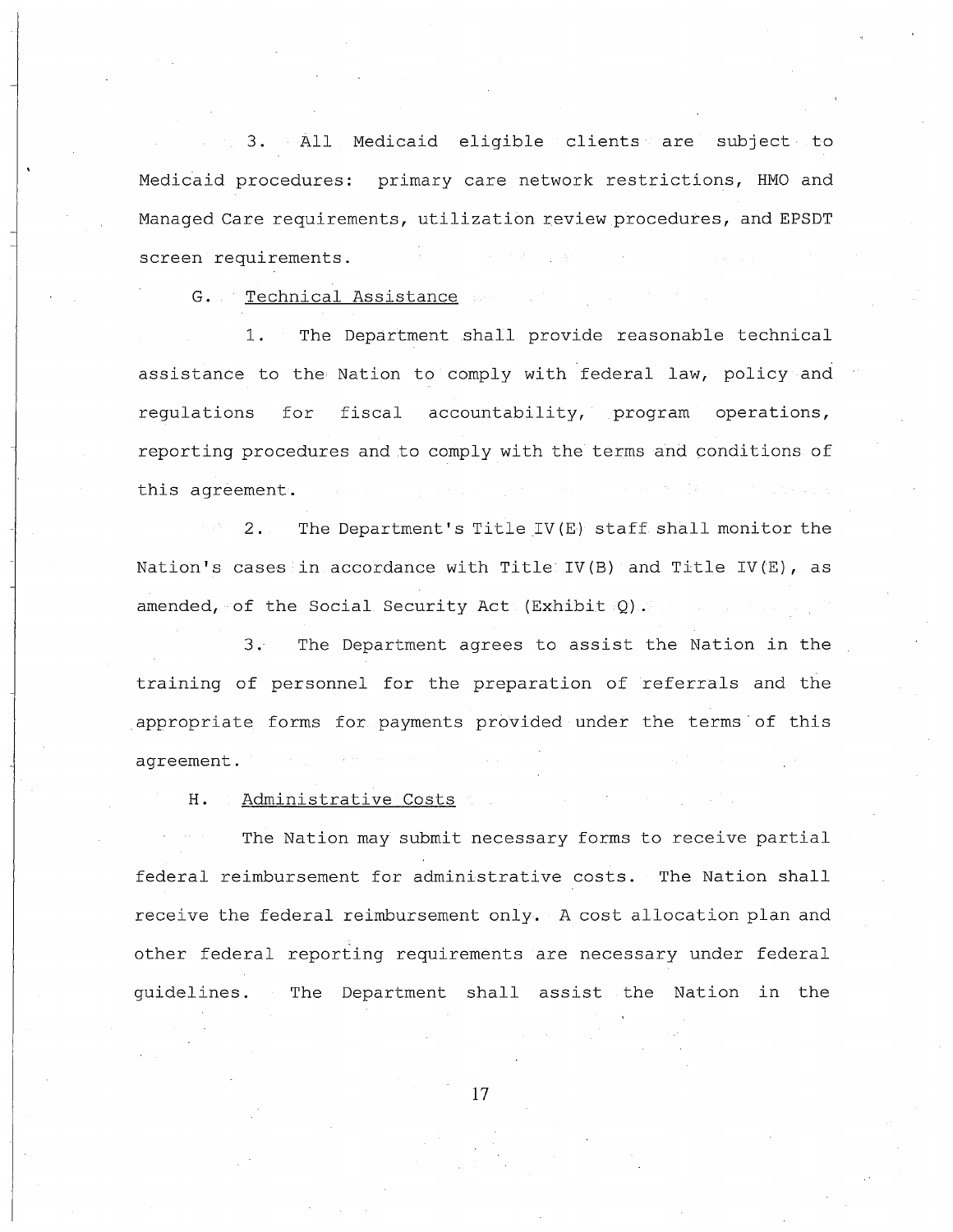preparation of the forms necessary for administrative reimbursement.

# I. Guardianship

The Nation can refer Guardianship Subsidy cases to the Central Adoptions Unit as allowed under the Title IV-E Demonstration Waiver Project. The Title IV-E eligibility requirements for guardianship subsidy are similar to adoption subsidy, but the guardianship. subsidies will be allowed under the Waiver for a period of five years (Terms and Conditions attached hereto and made <sup>a</sup> part hereof as Exhibit P).

J. Title IV-E Demonstration Waiver Project

The Nation shall cooperate with the Department and the Contractor monitering the Title IV-E Waiver Demonstration Project in the collection of data as required by the project.

#### **VIII. PROVISION OF SERVICES**

1. The Nation shall be primarily responsible for case management of foster care services **(NOTE: excluding Title IV(E) foster care paYment),** for children placed by the Nation in <sup>a</sup> foster care home licensed and approved by the Nation pursuant to the standards and procedures adopted by the Nation, when the Nation has custody of the child.

**NOTE:** In most situations in which the Nation has custody, the action will be in Nation Court or in the process of being transferred to Nation Court. In any case in which the Nation has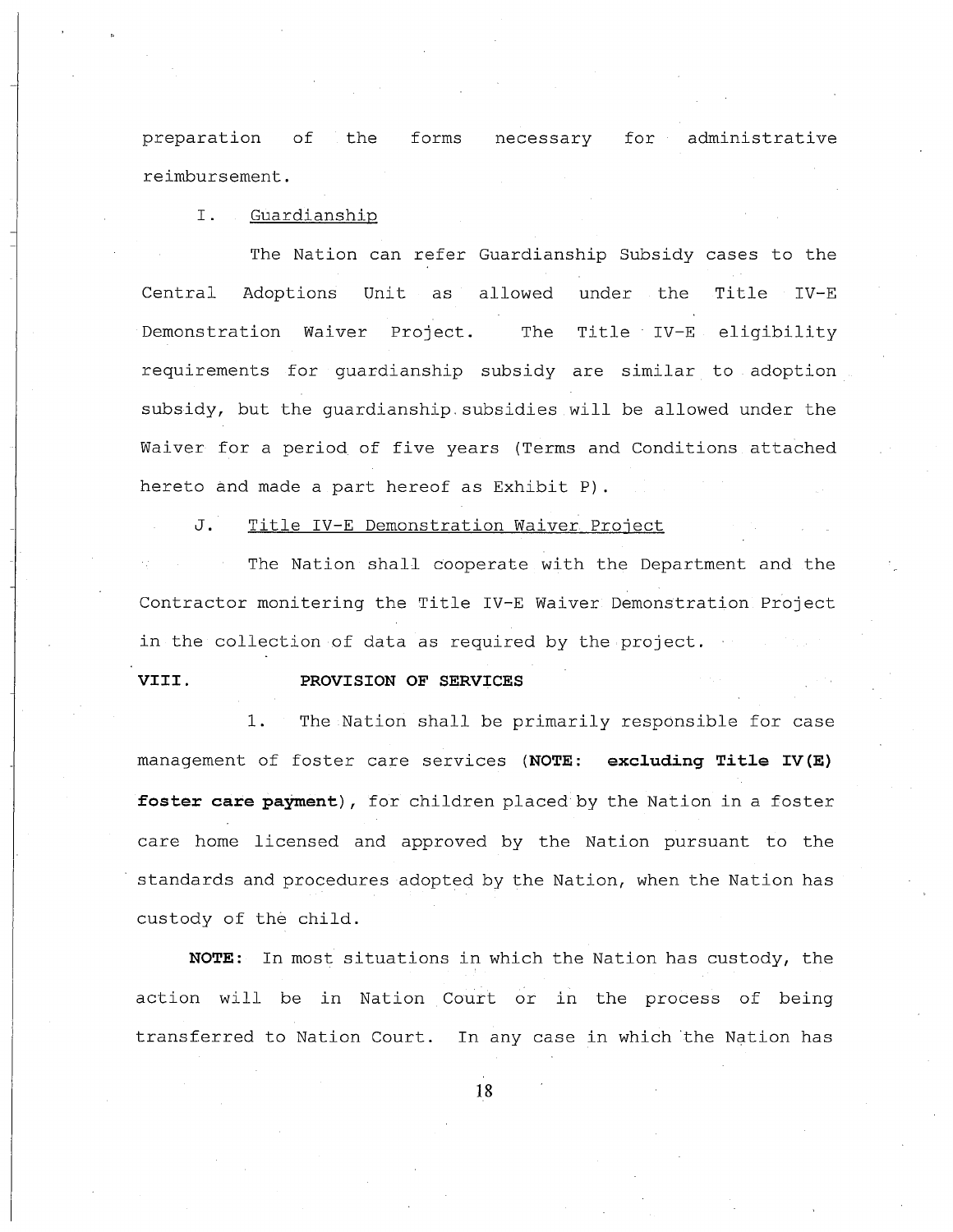custody, but the action is being maintained in state court, or the child is placed in <sup>a</sup> foster home outside of the Nation, <sup>a</sup> staffing between the appropriate Nation representatives and Department representatives, including the Children's Court Attorney, will be necessary to coordinate responsibilities relative to the State court proceedings.

2. The Nation shall make reasonable efforts to eliminate the need for removing the child from his home and to make timely reunification possible;

3. After reasonable efforts have been made and reunification is determined not possible, the Nation Court shall conduct a Permanency Hearing and create a permanency plan within twelve (12) months of the child entering care in order to determine which of the following options best meets the needs and interests of the child:

The child should be returned to the parents.

 $-OR-$ 

 $-OR-$ 

The child should be continued in foster care for a specified period.

The child should be placed for adoption.

 $-OR-$ 

The child should be continued in foster care on permanent or long-term basis.

 $-OR-$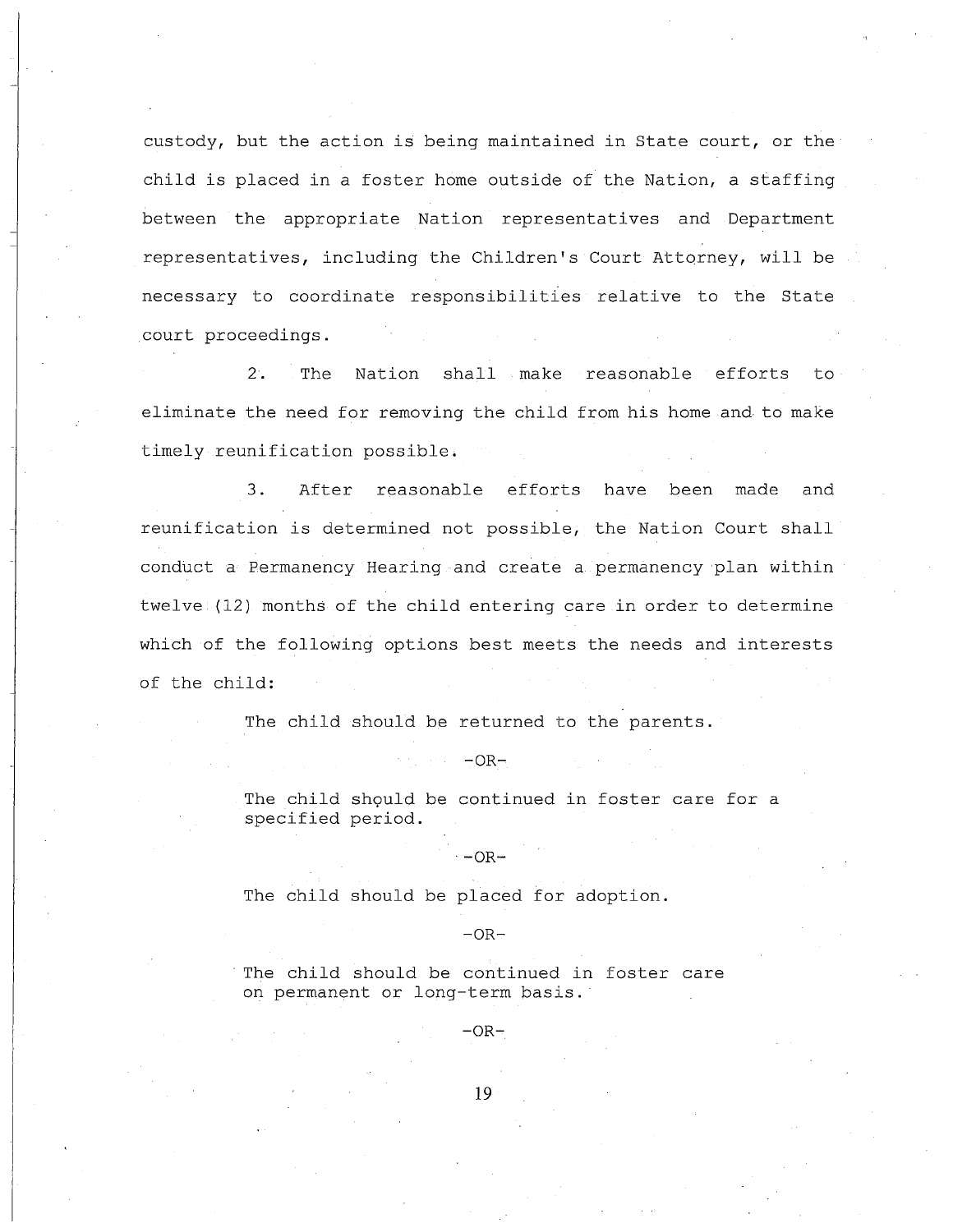The child should be placed with a legal guardian.

3. The Nation Court shall conduct judicial case reviews of Title IV (E) eligible children at least once every six (6) months. The Court must address the assurances listed under the judicial determination safeguards (see Foster Care Compliance Requirements in Exhibit N, Item II C, Nos. 16-18).

#### **IX. ASSURANCES**

**1.** The Nation and the Department, through their joint efforts, as specified herein, agree to meet the provisions of Title IV(B) and Title IV(E) of the Social Security Act, the State Title IV(E) Plan filed with the Administration for Children and Families, Department of Health and Human Services. The Title IV-E of the Social Security Act has been amended and now includes ASFA law PL 105/89. The Nation is also required to adhere to requirements of PL 105/89 in order to access Title IV-E reimbursement. The ASFA law requires: new criteria for "reasonable efforts", new health and safety determinations, new timelines for hearings, new background· check requirements for foster and adoptive parents, new case plan requirements, and new adoption incentives. For details of the new requirements for Title IV-E the recompiled law is attached hereto and made a part hereof as Exhibit  $Q''$ .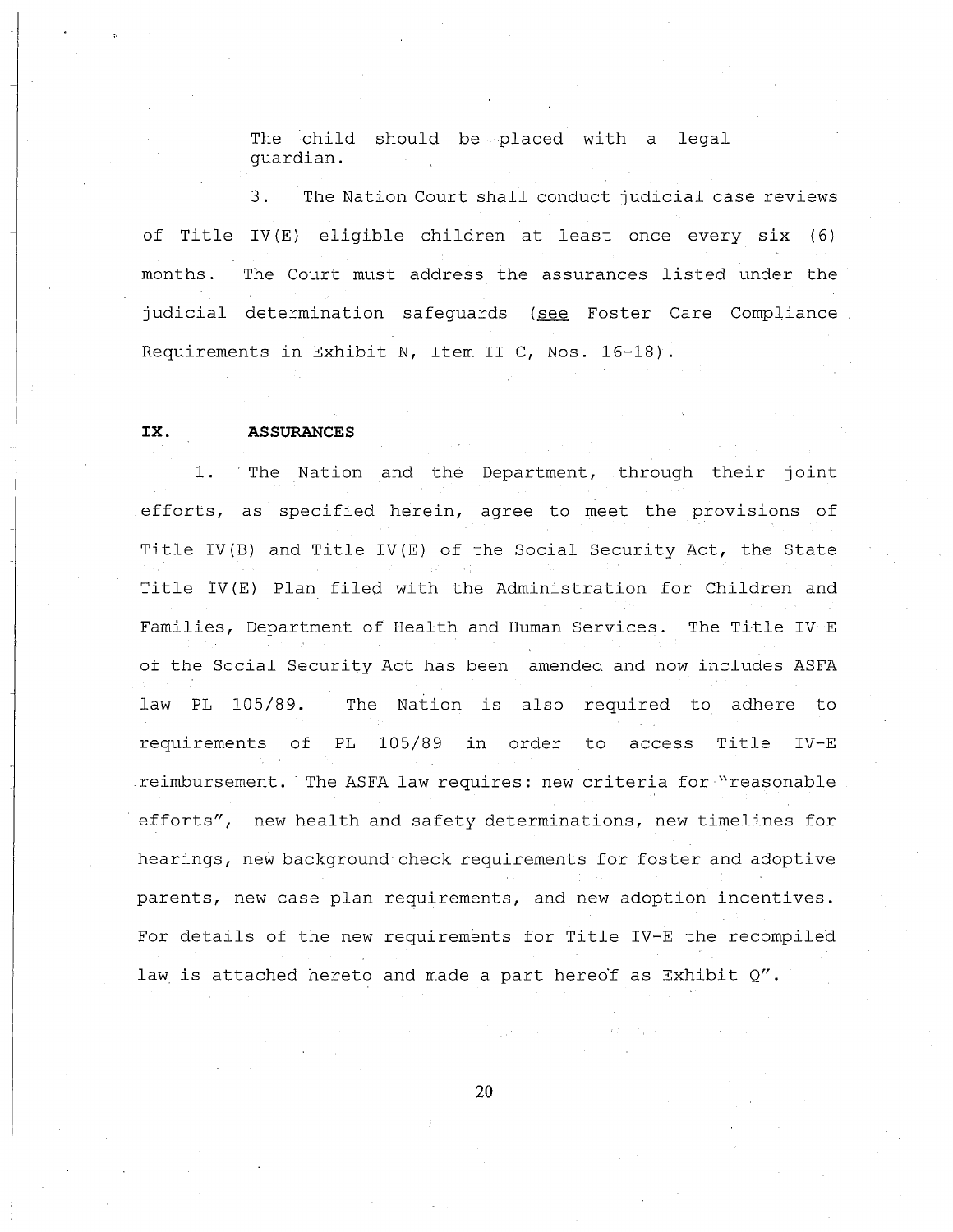2. The Nation agrees to meet all federal requirements for children receiving Title IV(E) payments as outlined in the Federal . Foster Care Compliance Requirements (P.L. 96-272): "A Desk Guide for Service Workers" (Exhibit N, incorporated herein by reference); Requirements for Court Order Findings (Exhibit 0, incorporated . herein by reference); and the Title IV(E) Foster Care Eligibility Check List (Exhibit G, incorporated herein by reference) .

3. The Nation shall provide the Department with sufficient information regarding a child in Nation custody in order for the Department to assess compliance with federal requirements necessary for federal financial participation and to determine the child's eligibility for other benefit programs administered by the Department (e.g., Social Security).

4. The Department retains the right to conduct program audits of the services provided pursuant to this agreement and the administration thereof. If the Department becomes aware of circumstances that might jeopardize continued federal funding, the situation shall be handled as provided in § VI D above.

#### **x. RECORDS**

1. The Nation agrees to develop and maintain client case records and foster parent records, including placement agreements, consistent with the requirements of Title IV(B) and IV(E) of the Social Security Act, for a period of five (5) years. The Department has designated the Uniform Case Record forms (attached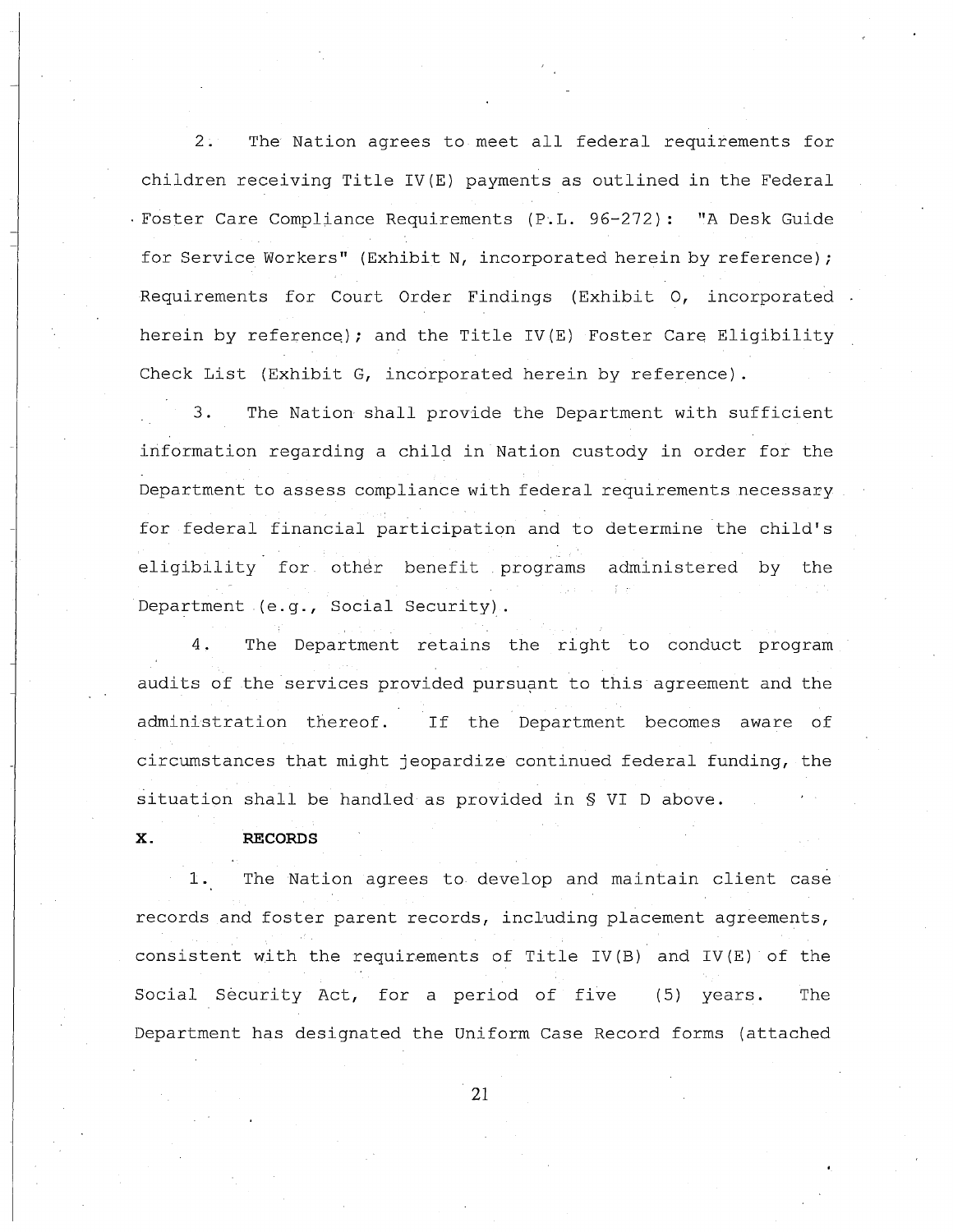as Exhibit *J),* which contain all of the federal requirements and may be used by the Nation. If the Nation wishes to develop their own forms, then they must be approved by the Department Title IV(E) Specialist prior to receiving Title IV(E) payments. All of these records shall be submitted to the Title IV(E) Specialist prior to the initiation of the foster care payments.

care/adoption case record, placement and foster home records, 2. The Nation agrees to make all records pertaining to Title IV(E) payments (including the eligible child's foster including studies and licensure information), available for on-site inspection at the Nation's Social Services Office with reasonable notice.

3. The Nation shall. maintain fiscal and program records pertaining to this agreement for <sup>a</sup> minimum of five (5) years.

# **XI. ACCOUNTABILITY OF FUNDS**

The Nation shall provide for strict accountability of all money paid to the Nation subject to this agreement and shall follow generally accepted accounting principles and account for all receipts and disbursements of funds made to the Nation pursuant to this agreement.

## **XII. RETURN OF FUNDS**

If there are any surplus funds, those funds shall be returned to the Department.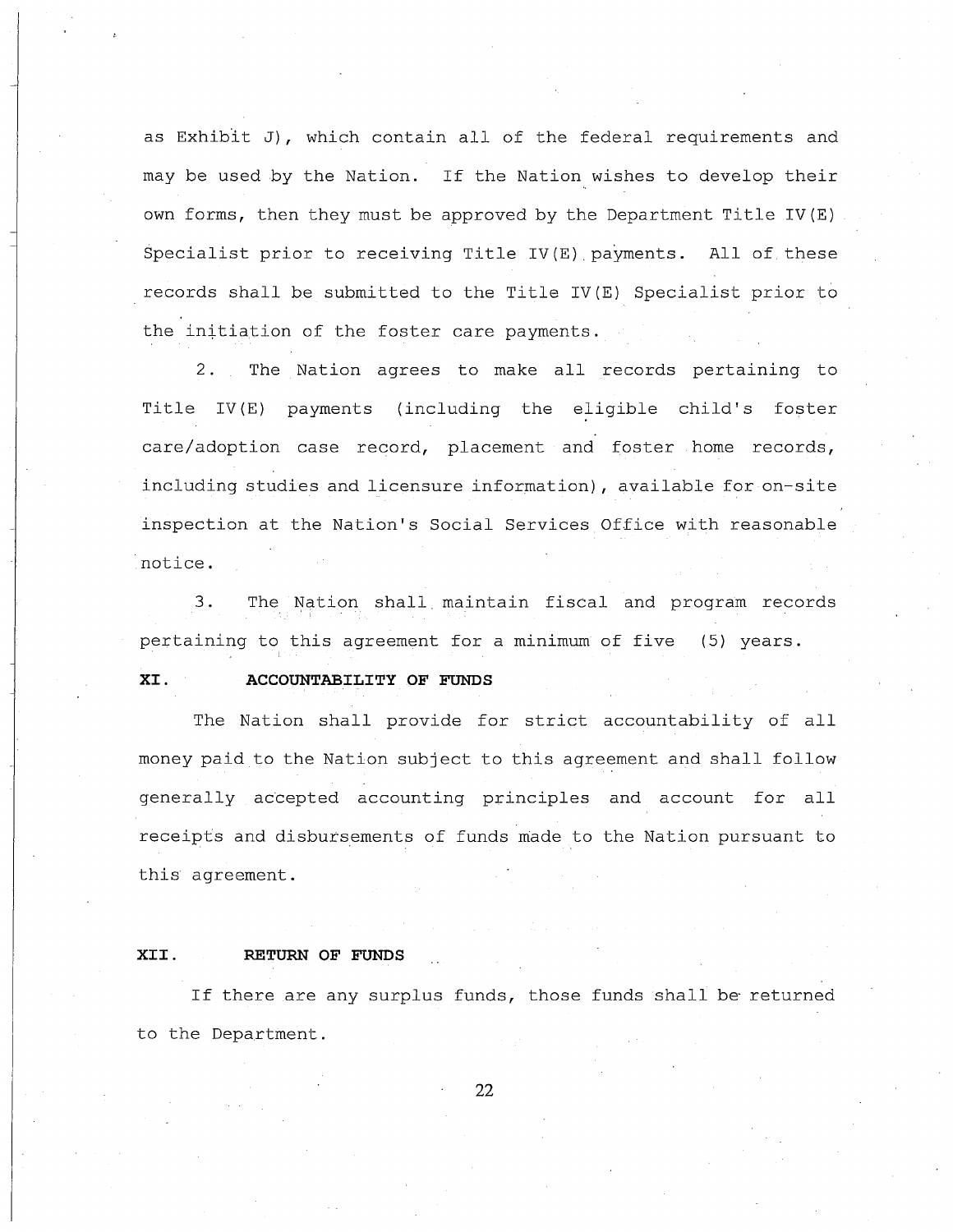# **XIII. LIABILITY**

Each party shall be solely responsible for fiscal or other sanctions occasioned as <sup>a</sup> result of its own violation of requirements applicable to the performance of this agreement. Each party shall be liable for its actions in accordance with this agreement.

# **XIV. ACQUISITION OF PROPERTY**

No property will be purchased under the terms of this agreement by the Nation.

# **xv. ASSIGNMENT**

The parties shall not assign any interest in this agreement or assign any claims for money due or to become due under this agreement, unless otherwise noted in this agreement.

# **XVI. LOBBYING**

1. To the extent required by 31 U.S.C. § 1352 or other applicable federal law, the Nation agrees that if the Nation receives federal funds through the Department, for full or partial payment under this agreement, then no federally appropriated funds will be paid, by or on behalf of the Nation, to any person for influencing or attempting to influence an officer or employee of any agency, a member of Congress, an officer or employee of Congress, or an employee of a member of Congress in connection with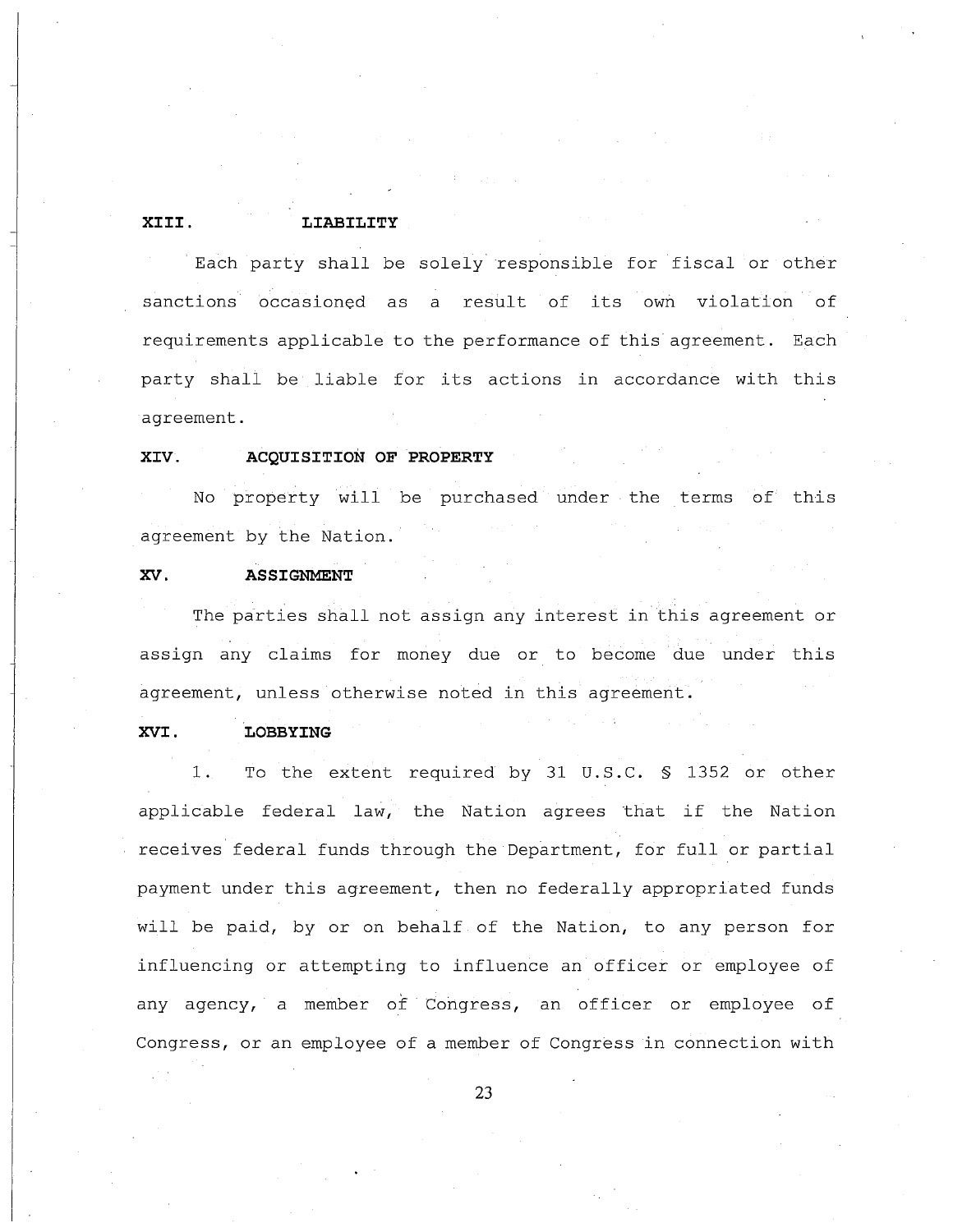the Nation or (a) the awarding of any federal contract; (b) the making of any federal grant; (c) entering into any cooperative agreement; and (d) the extension, continuation, renewal, amendment, or modification of any federal contract, grant, loan or cooperative agreement. The parties hereby acknowledge the exemption for Indian Pueblos, tribal organizations and other Indian organizations provided in 31 U.S.C. § 1352.

2. To the extent required by 31 U.S.C. § 1352 or other applicable federal law, if any funds other than federally appropriated funds have been paid or will be paid to any person for influencing or attempting to influence an officer or employee of any agency, a member of Congress or Legislature, the Nation shall complete and submit Federal Standard Form - LLL, "Disclosure Form to Report Lobbying," in accordance with the form's instructions.· The parties hereby acknowledge the exemption for Indian Pueblos, tribal organizations and other Indian organizations provided in 31 U.S.C. § 1352.

#### **XVII. NON-DISCRIMINATION.**

1. The Nation will comply fully with applicable law prohibiting discrimination in employment, promotion, demotion or transfer; recruitment or recruitment advertising; layoff or termination; rates of pay. or other forms of compensation; and selection for training, including apprenticeship.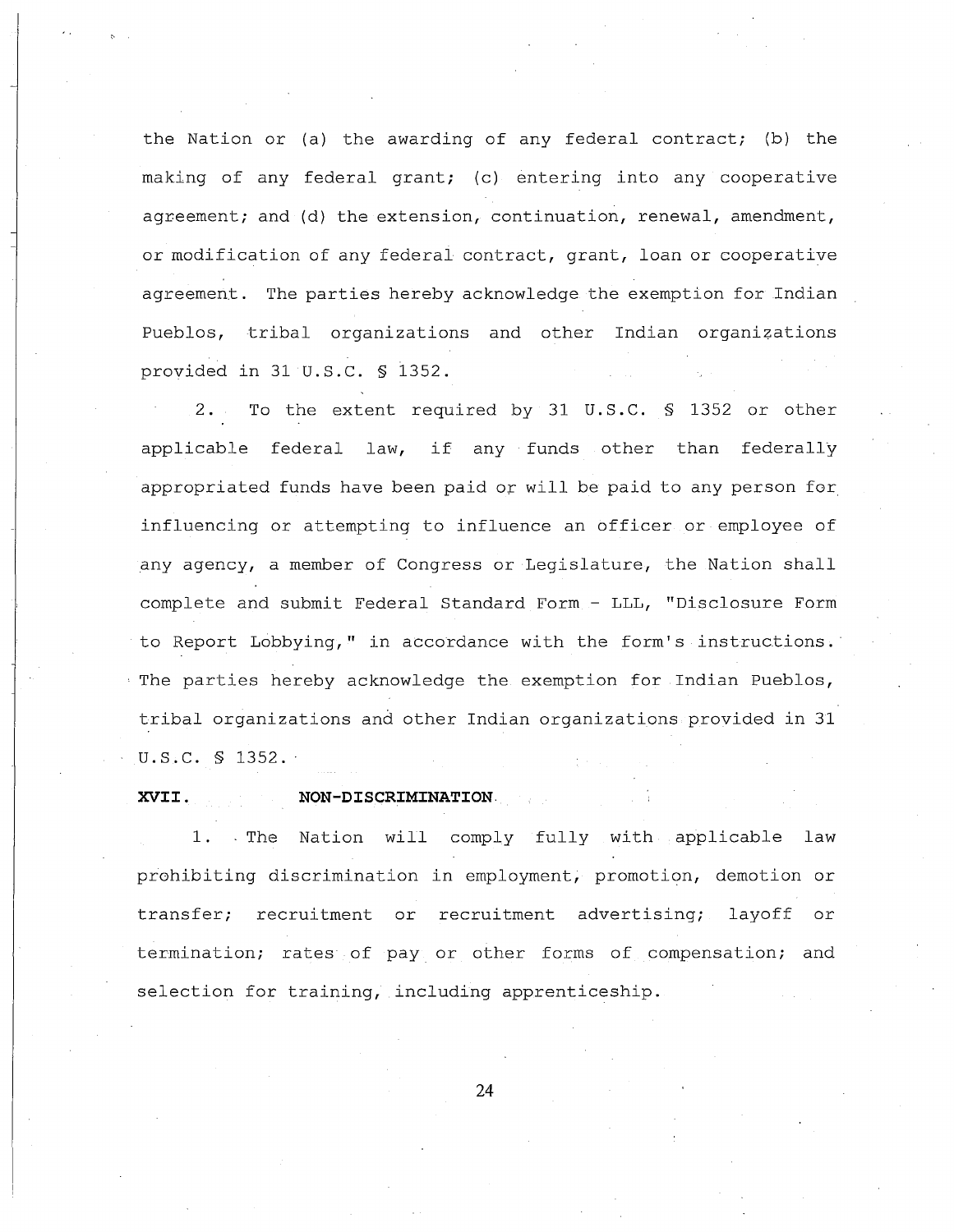2. To the extent required by applicable law, no qualified handicapped person shall, on the basis of handicap, be excluded from participation or be denied the benefits of, or otherwise be subjected to discrimination under any program or activity of the Nation that is conducted pursuant to this agreement.

3. Notwithstanding the above provisions, nothing in this agreement shall prohibit the Nation from adhering to a policy of Indian preference in employment to the fullest extent permitted by law.

The Nation agrees to insert similar provisions in all subcontracts for services allowed under this agreement.

# **XVIII. DRUG-FREE WORKPLACE**

The Nation hereby assures the Department that it has implemented and will operate a drug-free workplace as required by and in accordance with applicable law.

### **XIX. PERIOD OF AGREEMENT**

This agreement shall become effective on  $\sim$ , 20 or upon approval by the Department of Finance and Administration, whichever is later, and shall not terminate unless terminated pursuant to § XX, "Termination of Agreement."

#### **xx. TERMINATION OF AGREEMENT**

This agreement may be terminated by either of the parties for good cause by giving sixty (60) days prior written notice, which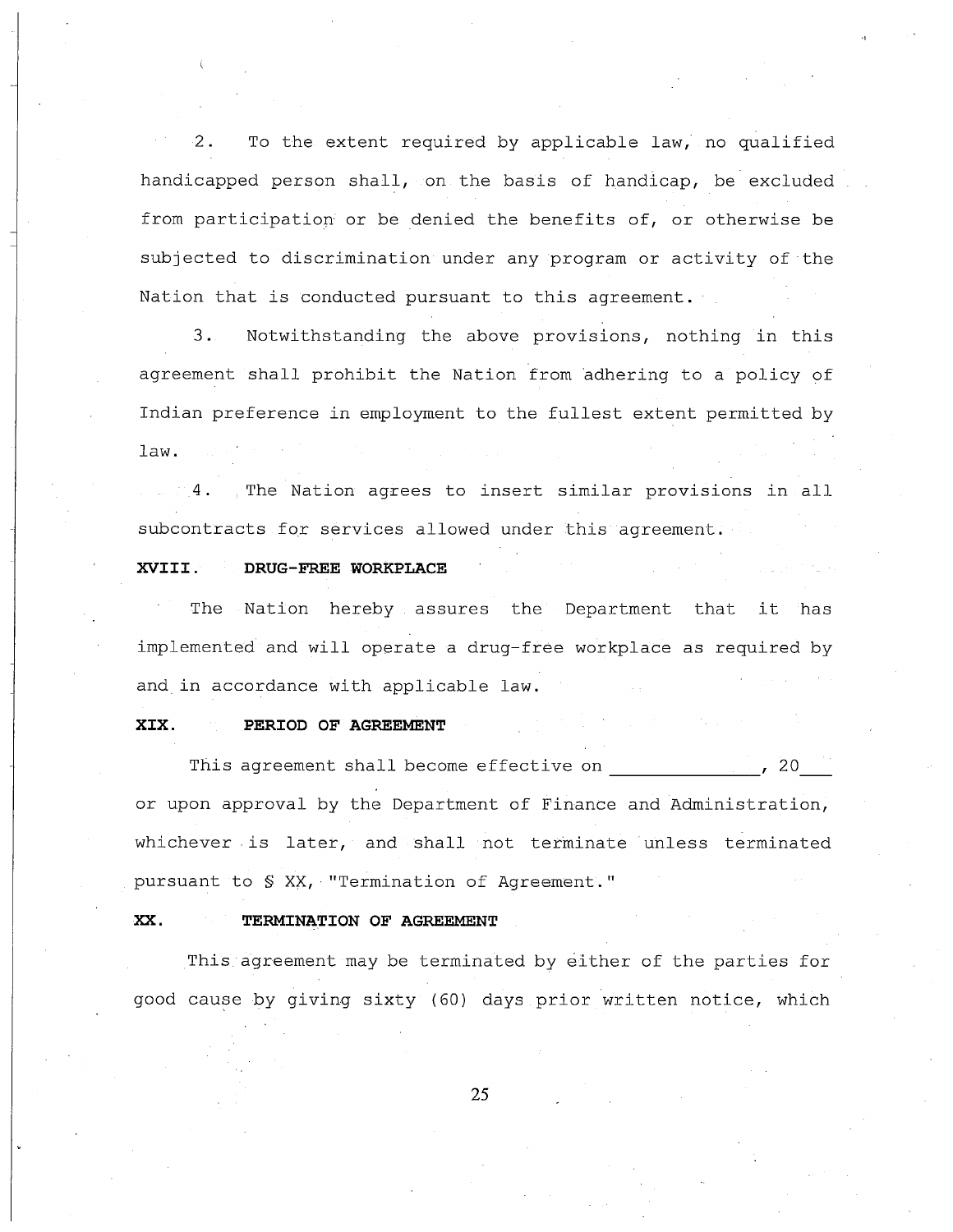includes an explanation of the reason for termination, to the other.

### XXI. **AMENDMENTS**

This agreement shall not be altered, changed or amended except by an instrument in writing executed by the parties hereto. All amendments are subject to the approval of the Department of Finance and Administration. The Nation's President or his designee shall be the contact person for the Nation when negotiating any amendment to this agreement. The Director of the Protective Services Division (PSD) or his/her designee shall be the contact person for the state when negotiating any amendment to this agreement.

# **XXII. EXECUTION OF DOCUMENTS**

The Parties agree to execute any documents necessary to implement the terms of this agreement.

## **XXIII. ENTIRE DOCUMENT**

This agreement incorporates all the agreements and understandings between the parties hereto, and all such agreements have been merged into this written agreement. No prior agreement, verbal or otherwise, of the parties or their agents shall be valid or enforceable unless embodied in this agreement.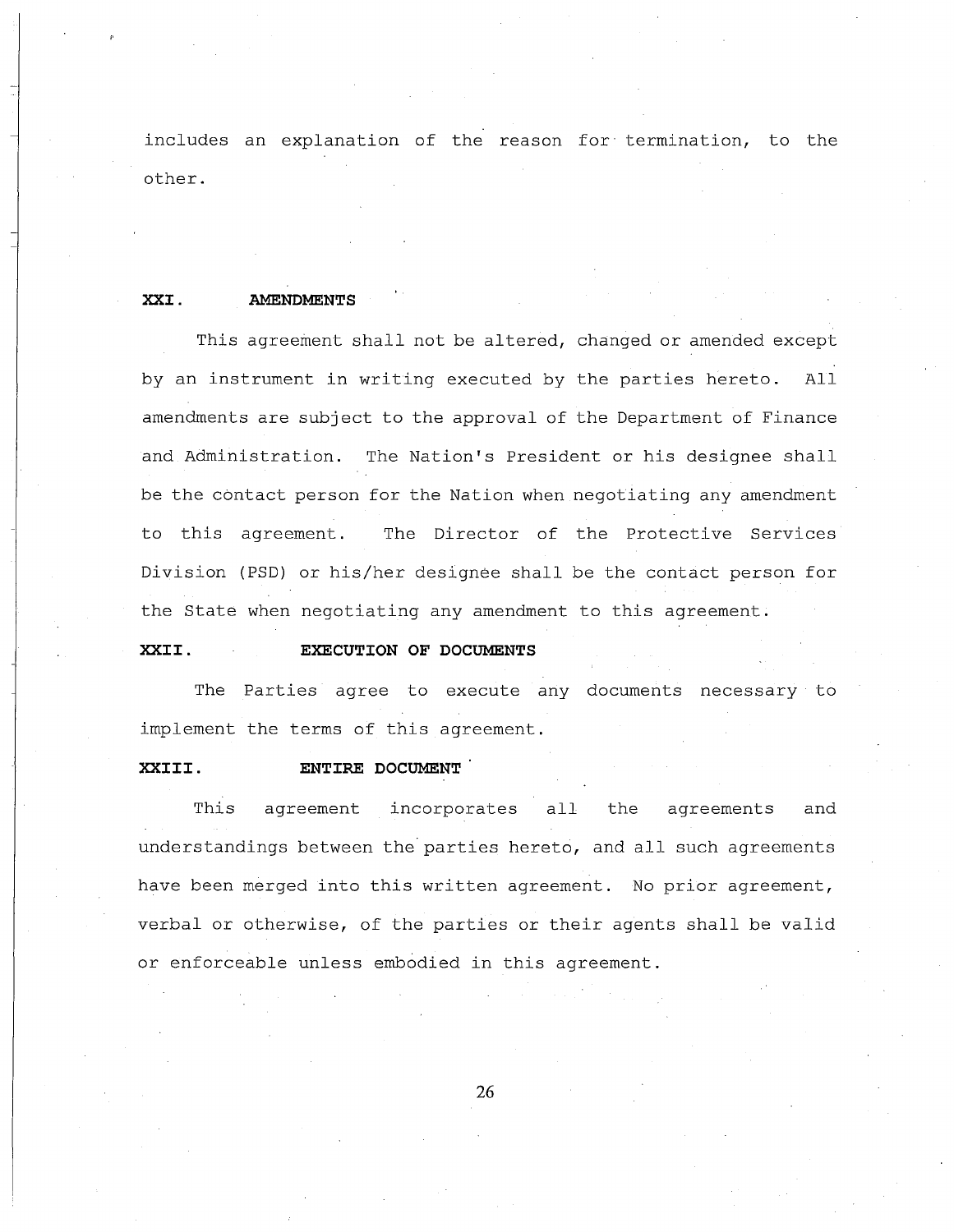WE, THE UNDERSIGNED, HEREBY AGREE TO THE TERMS AND CONDITIONS OF THIS INTERGOVERNMENTAL AGREEMENT BETWEEN THE CHILDREN, YOUTH AND FAMILIES DEPARTMENT OF THE STATE OF NEW MEXICO AND THE NAVAJO NATION.

**NAVAJO NATION** (signed 9-14~Ol)

Kelsey Begay, President

**STATE OF NEW MEXICO:** 

Deborah Hartz, Secretary Children, Youth & Families Department

Date:

Date:

Date:

Department of Finance and Administration.

Gary Johnson, Governor

**APPROVED AS TO FORM AND LEGAL SUFFICIENCY:**

CYFD Office of General Counsel

Date:

Date:-----------

Date:-----------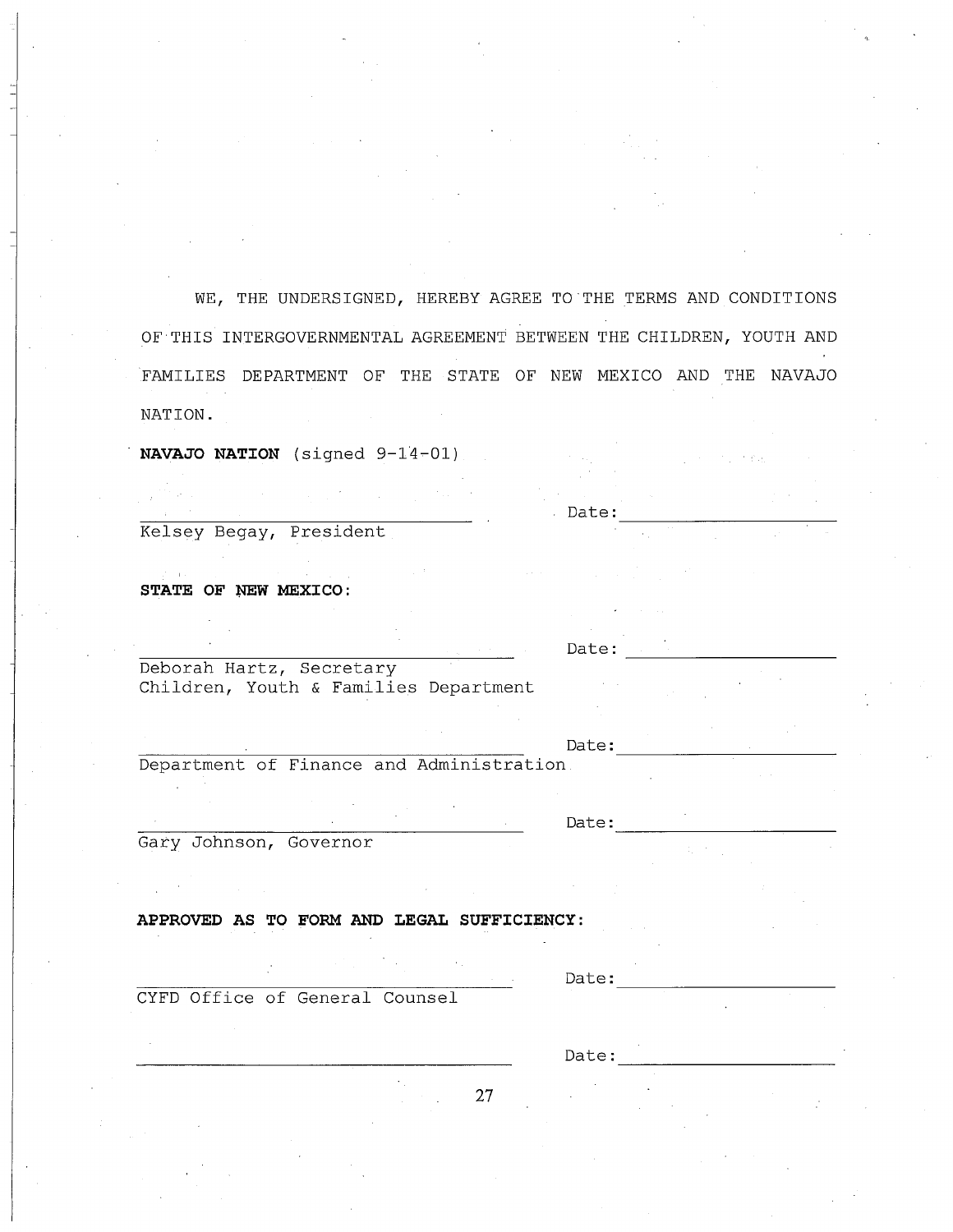# Patricia Madrid, Attorney General

Date:

Rosemary L. Maestas-Swazo, AAG Special Counsel for Indian Affairs

# O:\CASES\255553\title4e\NM\_nvive2.wpd February 4, 2009 11:53 am 28